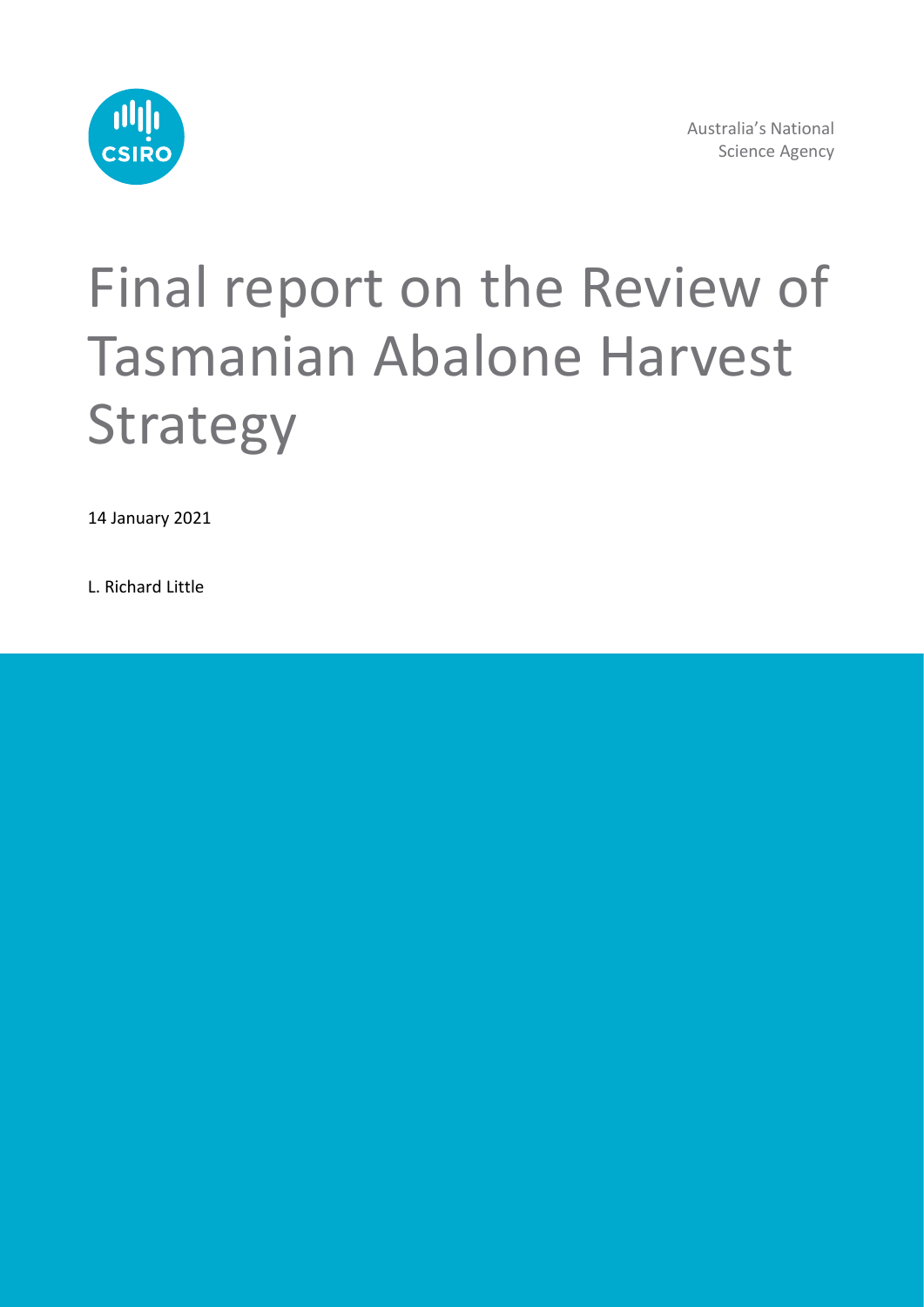# Contents

| $\mathbf{1}$   |     |  |  |  |  |  |  |
|----------------|-----|--|--|--|--|--|--|
|                | 1.1 |  |  |  |  |  |  |
| $\overline{2}$ |     |  |  |  |  |  |  |
|                | 2.1 |  |  |  |  |  |  |
|                | 2.2 |  |  |  |  |  |  |
|                | 2.3 |  |  |  |  |  |  |
| 3              |     |  |  |  |  |  |  |
| 4              |     |  |  |  |  |  |  |
| 5              |     |  |  |  |  |  |  |
|                | 5.1 |  |  |  |  |  |  |
|                | 5.2 |  |  |  |  |  |  |
|                | 5.3 |  |  |  |  |  |  |
|                | 5.4 |  |  |  |  |  |  |
| 6              |     |  |  |  |  |  |  |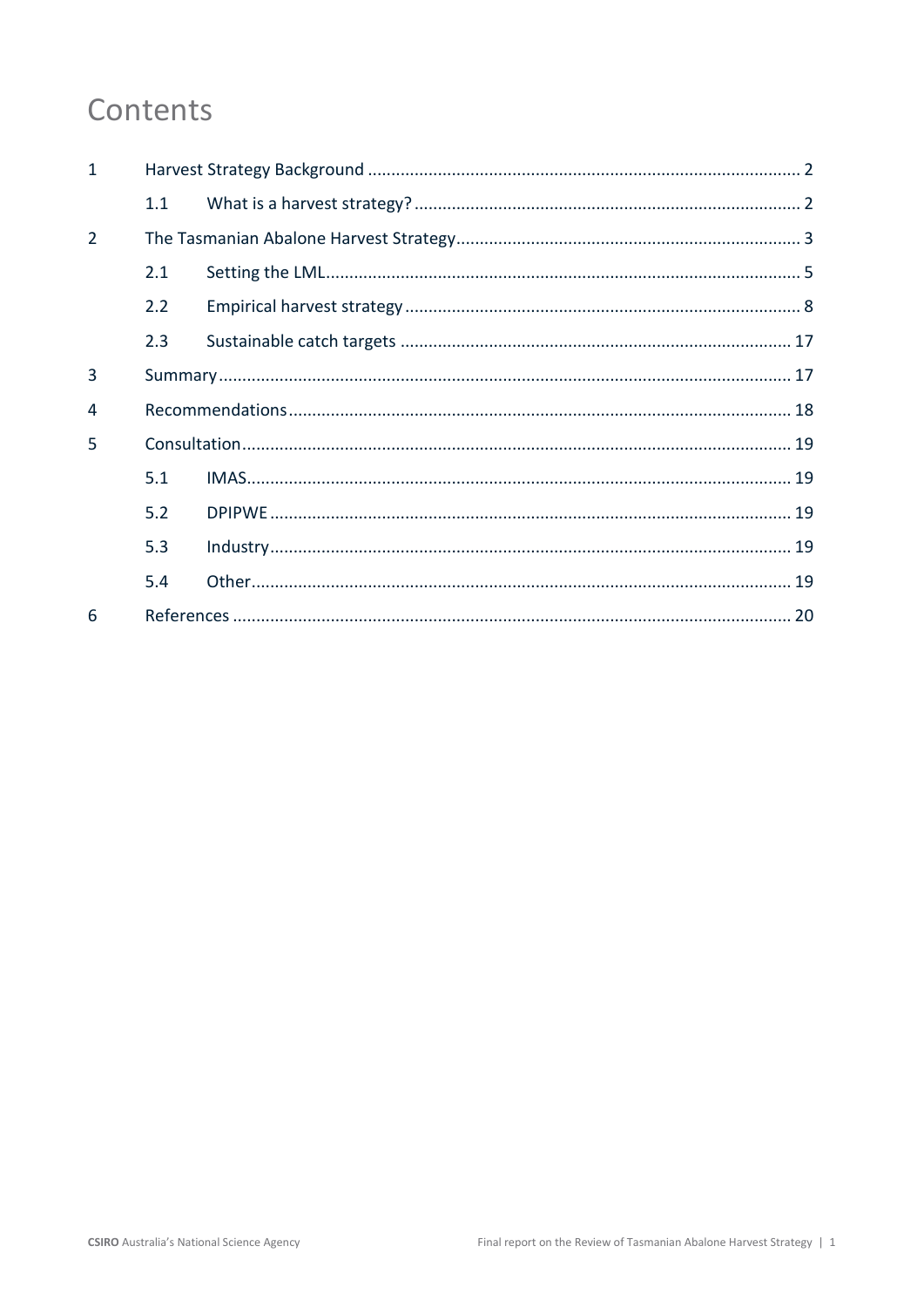# <span id="page-2-0"></span>1 Harvest Strategy Background

### <span id="page-2-1"></span>1.1 What is a harvest strategy?

A harvest strategy outlines management control of a fishery and the reasons for it. Harvest strategies specify active periodic control mechanisms, in contrast to more passive "set-and-forget" management actions such as size limits, and marine reserves. They conceptually sit within a broader fishery management plan, or management strategy. Harvest strategies incorporate data collection procedures, and ultimately specify formal rules for translating data into management actions. They need not apply only to catch controls, and have been successfully applied to input controls, such as effort.

#### **1.1.1 Harvest Strategy**

A harvest strategy consists of several core components:

- One or more **operational objectives** including policy and management goals;
- Indicators that measure performance against the objectives, which can include:
	- o a specified desired state of a fishery, called a **target reference point**;
	- o the bounds of an undesired state, called a **limit reference point**; and
	- o an intermediate reference point, called a **trigger** which is intended to prompt a management response.
- A statement defining acceptable levels of risk to meeting the objectives
- A monitoring and data collection strategy and program to capture the state of the fishery or stock;
- An analytical process, including assessment, that translates the data collected from the monitoring program into a management control response;
- A decision rule, called a harvest control rule, representing a control response which acts on catch (output control) or effort (input control) to achieve the operational objective.

#### **1.1.2 Empirical harvest strategies**

Empirical harvest strategies use empirically derived indicators such as mean lengths, mean ages, or CPUE, replacing an assessment of stock status based on models (Dowling et al. 2015). Indicators are thus required to reflect stock status in some way, so that changes in them can be used by the harvest strategy to steer the stock towards meeting management objectives.

#### **1.1.3 Evaluation**

In addition, before a harvest strategy is implemented, or changes to one are made, best-practice requires simulation testing to ensure the harvest strategy achieves the desired management objectives (Sloane et al. 2014).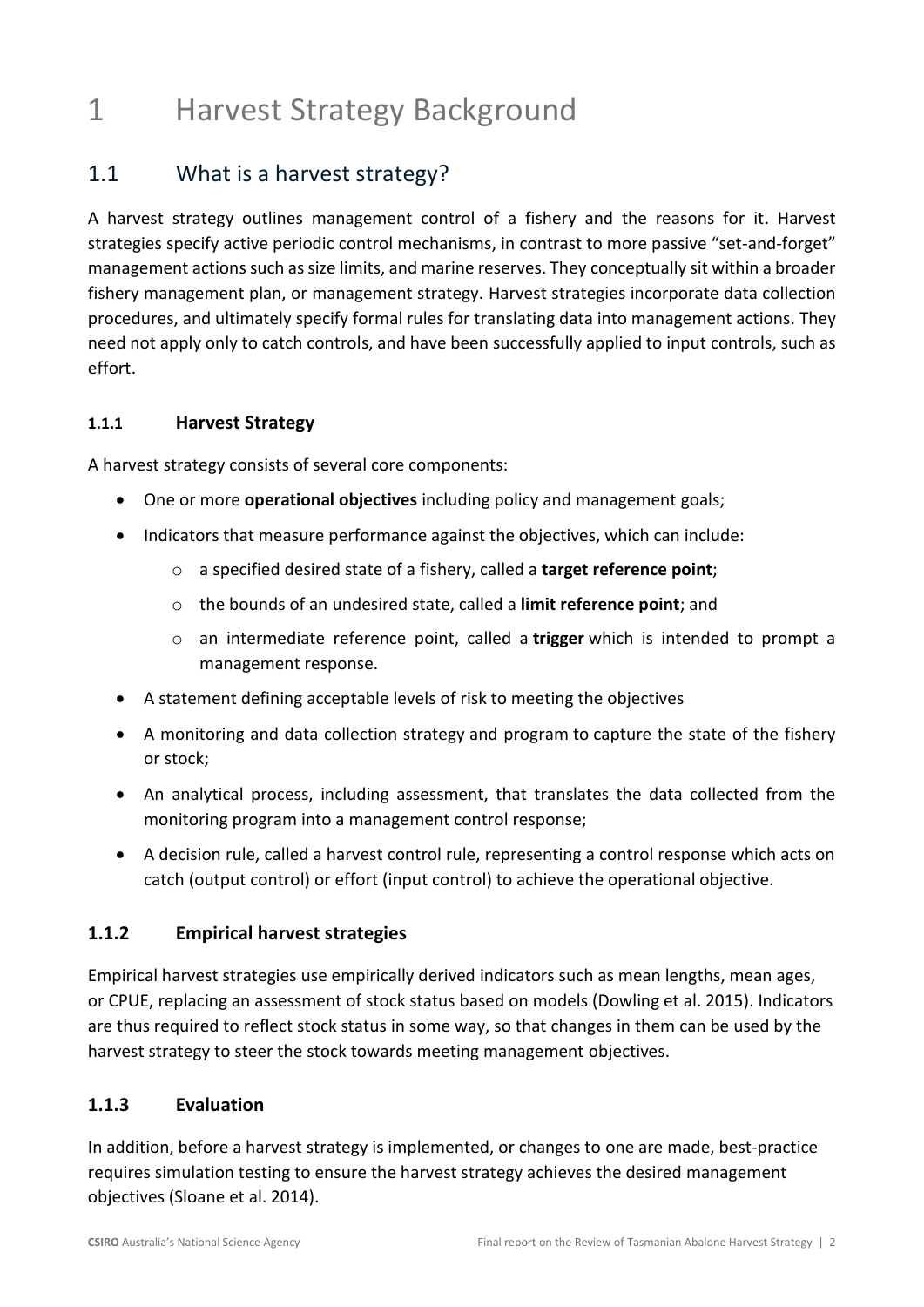# <span id="page-3-0"></span>2 The Tasmanian Abalone Harvest Strategy

The Tasmanian Abalone Harvest Strategy (Bradshaw, 2018) was implemented in 2018 and was intended to run until 2020, at which point it was to be reviewed. It was previously reviewed in 2015 by Buxton et al. (2015) and in 2019 by Mayfield (2019). This review examines the scientific and operational basis for the harvest strategy, and the TAC setting process, primarily related to the First aim of the Harvest Strategy to *ensure abalone are sustainably harvested*. It does not examine the specific calculations or data analyses, which would require an in-depth knowledge of the data, and management history of the fishery. This information is well-documented, maintained and reported in the annual Tasmanian abalone fishery assessment reports (Mundy and McAllister 2020). This review also does not cover some of the non-technical parts such as the Second Aim to *ensure use of the abalone resource provide appropriate benefits to the community*, the Third Aim *to minimise harmful ecosystem impacts*, or the Fourth Aim to *practise good governance*. These Aims cover strategies relating to non-commercial catch controls, identification and management of harmful diseases, parasites and invasive species. In general, such responsibilities are beyond the concern of a harvest strategy *per se*, but still remain the concern addressed by a broader management strategy, and management agency. In general, national best-practice standards or guidelines for fisheries management have been addressed by Hobday et al. (2019).

The key elements of the Tasmanian Abalone Harvest Strategy (Bradshaw 2018) in the context of a best-practice harvest strategy from Sloane et al. (2014) are presented in Figure 1. The main objectives of the Harvest Strategy relating to its First aim of *ensuring abalone are sustainably harvested* are:

- 1. to maintain abalone stocks at or near target levels;
- 2. to maintain recruitment to rebuild or keep stocks at target levels, and
- 3. avoid localised depletion.

Although Objective 3 of *avoiding localised depletion* is not an explicit objective of the Harvest Strategy, Bradshaw (2018) notes the approach of spatial management is taken to avoid localised depletion (page 18). Thus, it implicitly states that avoiding localised depletion is an objective (to which spatial management is the strategy), and so I have assumed such an objective.

#### **1. The Harvest Strategy should clarify whether avoiding localised depletion is a management objective.**

Management actions that are set out to achieve these objectives respectively, are:

- a. Set an annual TAC using an empirical harvest strategy;
- b. Set a legal minimum length (LML); and
- c. Ensure spatial catch targets are established and enforced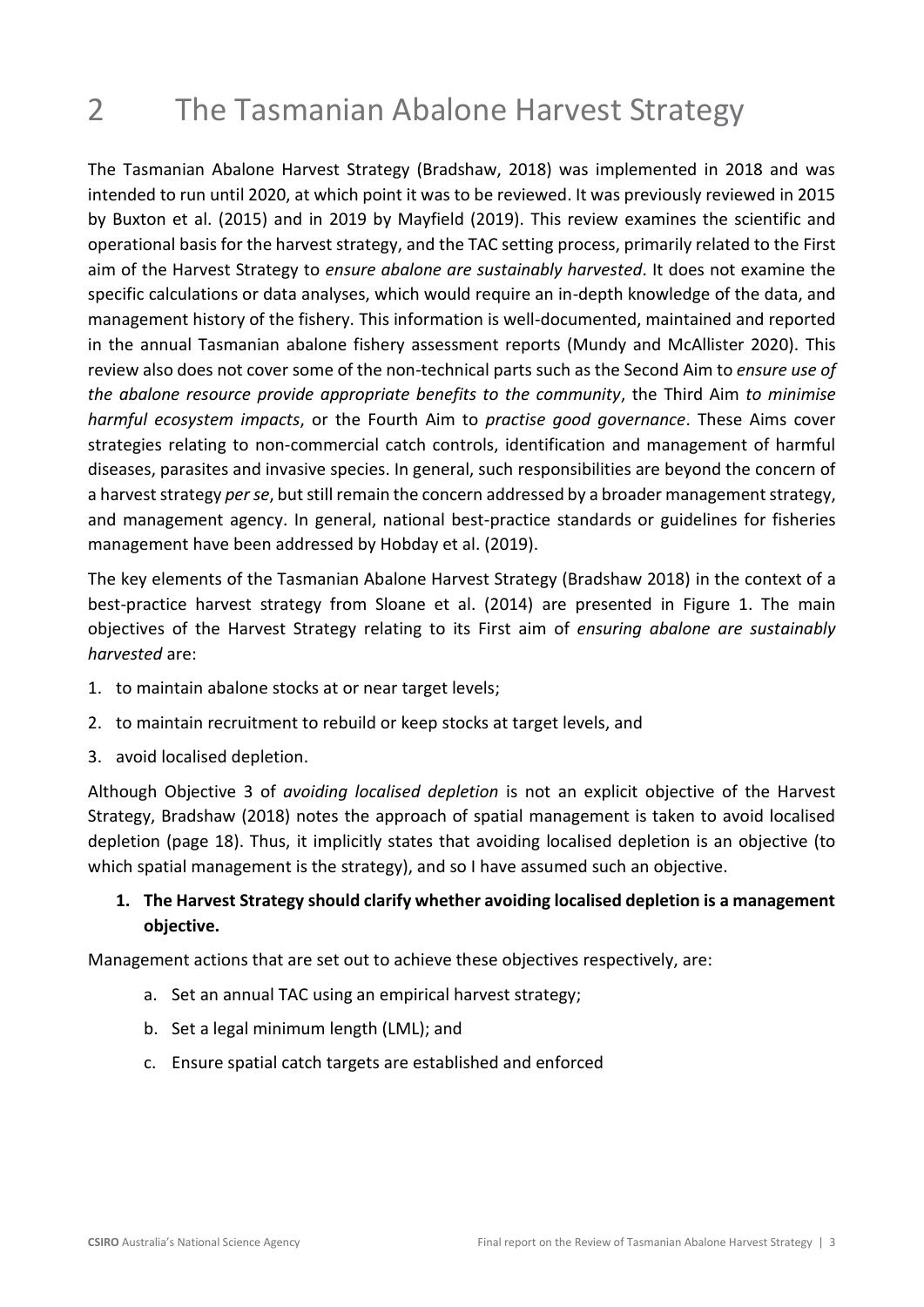

**Figure 1 Summary of the Tasmanian Harvest Strategy in the context of a generic harvest strategy (Sloane et al. 2014).**

Abalone exist in functionally independent populations with low connectivity (e.g. Mayfield et al. 2014). Blacklip and greenlip abalone co-occur naturally in some areas in northern Tasmania. Greenlip tend to be associated with warm water conditions, high current and low wave action in the north of the state. Blacklip are more thermally tolerant and are found in higher energy environments, across the state. Both species have highly spatial life histories, growth and maturity patterns, and are slow growing. A detailed review of growth and maturity, and the spatial variability of it, was recently conducted by Jones et al. (2020).

In general, a challenge for spatially structured fisheries is balancing the need for, and cost of management at small spatial scales against the pragmatic need to have harvest strategies based on reasonable sets of data, applied over an enforceable area (Sloane et al. 2014). Sloane et al. (2014) recognised that abalone fisheries face challenges because differential growth and productivity at fine (reef-level) scales leads to differential levels of protection across a wider area. They suggest:

1. Objectives be consistent across the wider fishery, but separate reference points be applied at smaller spatial scales.

2. Risk to the fishery should be managed by basing the harvest strategy on the biology of the most vulnerable sub-population, rather than on the average biology across the fish stock or fisheries management unit.

At a broad level the Tasmanian Abalone fishery is divided into zones (Figure 2). Logbook catches and effort are reported at the scale of blocks and sub-blocks. The fact that there are sub-blocks (e.g. 12A, 12B and 12C) implies a process has occurred that has resulted in dividing former blocks. The question thus is why has this been done? The Harvest Strategy does not provide a rationale for what defines a spatial management unit (block, or sub-block), the criteria for defining them, or the process of re-defining them.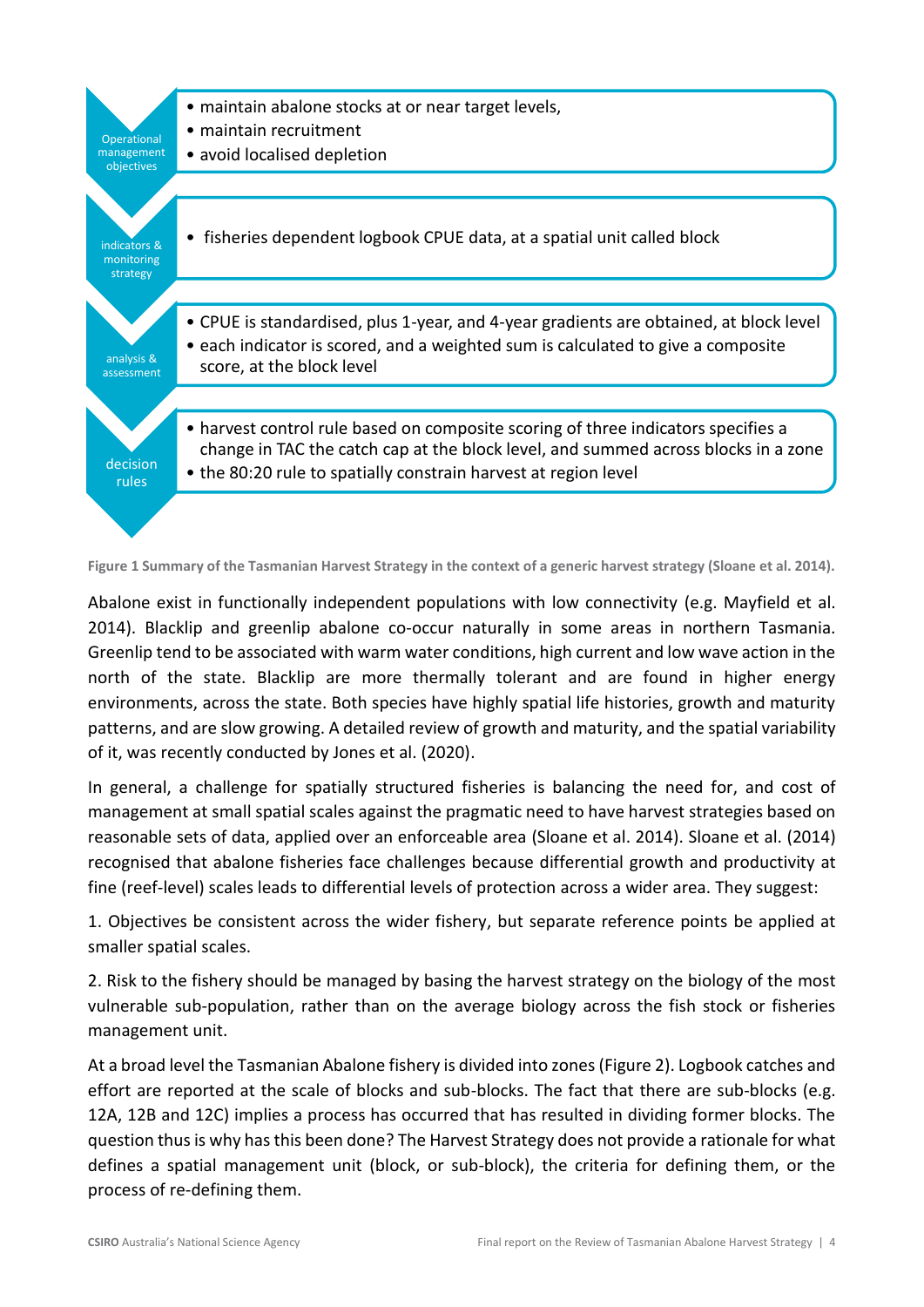

**Figure 2 Spatial zones, associated LML and reporting blocks for blacklip abalone in the Tasmanian abalone fishery.**

The general concern therefore is that the Harvest Strategy does not specify the spatial scale at which the fishery should be managed. This could lead to uncertainty, confusion and disagreement over application of management actions.

In summary, the Harvest Strategy manages stock size and recruitment (objectives 1 and 2) with TACs and LMLs applied at the zone level. TACs are calculated by summing catch allocations across blocks, and sub-blocks. Catch allocations to blocks are calculated based on scoring three CPUE indicators relative to a target at that scale. A weighted sum of the three scores is calculated and applied to a harvest control rule that specifies whether the individual block catch allocation from the previous year should increase, decrease

or stay as it is. Interviews with stakeholders suggested that localised depletion (objective 3) is managed with spatial catch caps applied at a "regional" level, but what a region is defined as is not clear.

**2. The Harvest Strategy should provide greater clarity on the spatial scale(s) at which the fishery is managed, and the criteria of what defines the spatial unit of management.**

### <span id="page-5-0"></span>2.1 Setting the LML

Legal minimum length (LML) is the component of the Harvest Strategy that attempts to *maintain recruitment to rebuild or keep stocks at or near target levels*. LML is based on growth and maturity and is set to allow 3-years of spawning post maturity, with maturity being defined as the length at which 50% of animals are mature (Lmat50).

Several growth functions have been proposed for abalone. One of the most recently developed, the inverse-logistic (Haddon et al. 2008), is independent of age and specifies an expected growth (length) increment based on current length. Maturity is represented as a logistic function of the proportion of individuals that are mature by length. Combining growth and maturity in a population dynamics model shows the effect of a 140mm LML compared to a 130mm LML in Figure 3. In this example where the harvest rate was set at 0.4, the larger LML results in about 55% more spawners. In terms of biomass protection, Bradshaw (2018) reported that Haddon and Mundy (2016) translate the effect of a 140mm LML as protecting over 10 times more unfished spawning biomass than a 127mm LML (Bradshaw 2018; page 28).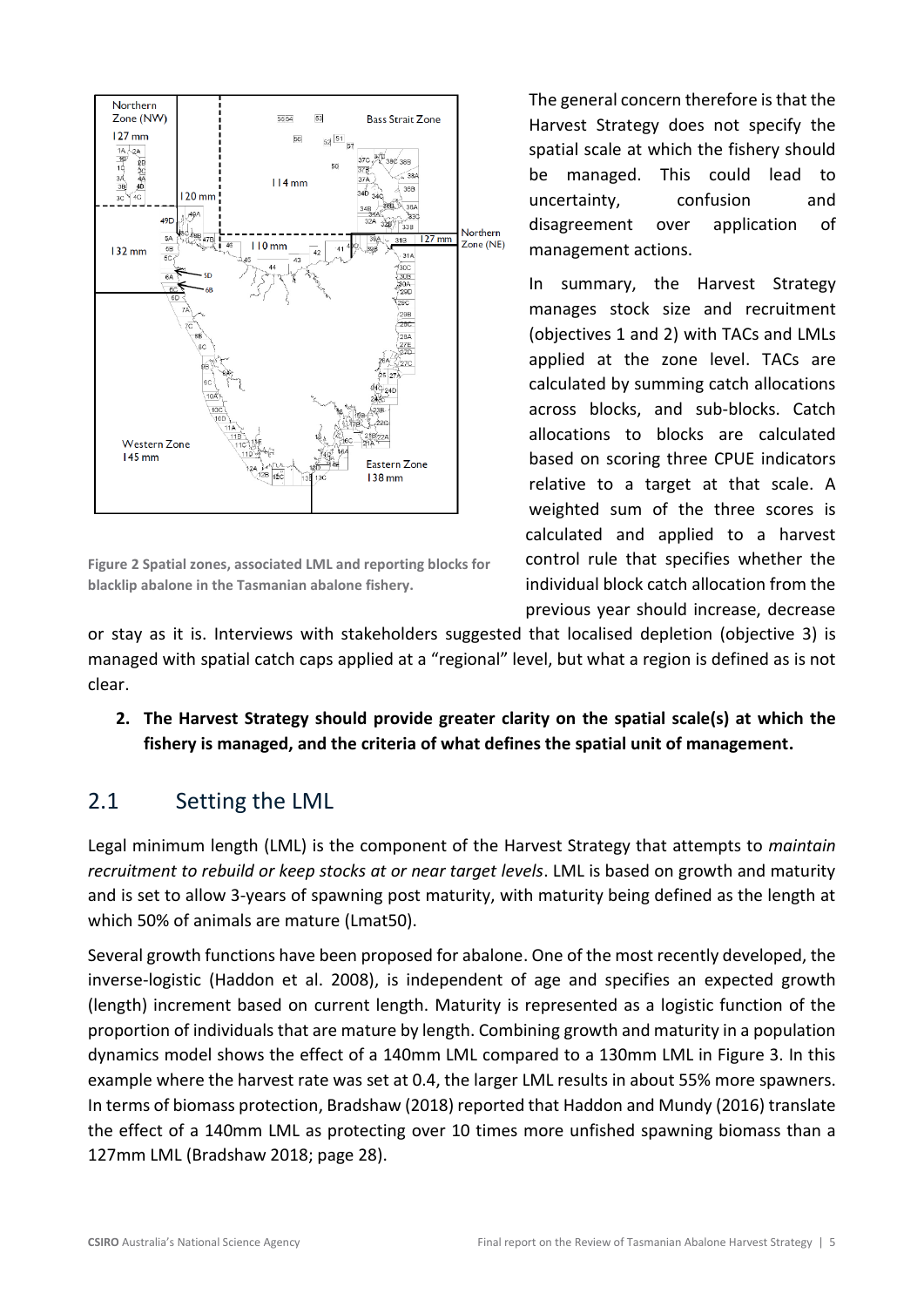

**Figure 3 Equilibrium size distribution (grey bars) of mature spawning animals (relative to average number of recruits) subject to inverse-logistic growth under no fishing (top panel) and 0.4 harvest rate (bottom panel), parameterised according to Haddon and Mundy (2016). Grey curve / area represents the proportion of animal of given size that are** mature. Blue curve / area represents the proportion of animal of given size that are selected and vulnerable to fishing. **Left panels represents LML 140mm, and right panels 130mm.**

#### **Calculating LML**

The calculation of the LML for blacklip abalone has recently been reviewed by Jones et al. (2020). In general, growth and maturity functions have been estimated at a size resolution greater than that shown in Figure 3 and spatially around the state (Jones et al. 2020; Haddon and Mundy 2016). Growth and maturity data were obtained from two data sets. Inverse-logistic growth functions were fit to data based on measurements from a tag-release-recapture dataset. Maturity was based on data collected from visual examination of gonads and length measurements, collected around the state from 112 sub-blocks with more than 150 observations.

The two datasets were matched according to an assumption that samples taken at the same location, but a year apart would not have differed significantly. A regression of the growth and maturity parameters allowed growth parameters to be allocated to the remaining maturity datasets that did not have corresponding growth data.

Since the population dynamics model of abalone was not dependent on age of animals but rather a growth transition matrix, calculating the effect of different LMLs and survivability 1, 2 and 3-years post-maturity was calculated through simulation. This was done by releasing 1,000 simulated animals at Lmat50 and observing the size distribution 1, 2 and 3 year intervals post-release (Figure 4). Jones et al. (2020) applied this spatially across several blocks in the Eastern, Western and Northern zones relative to their LMLs (and at a size resolution greater than the model represented in Figure 4).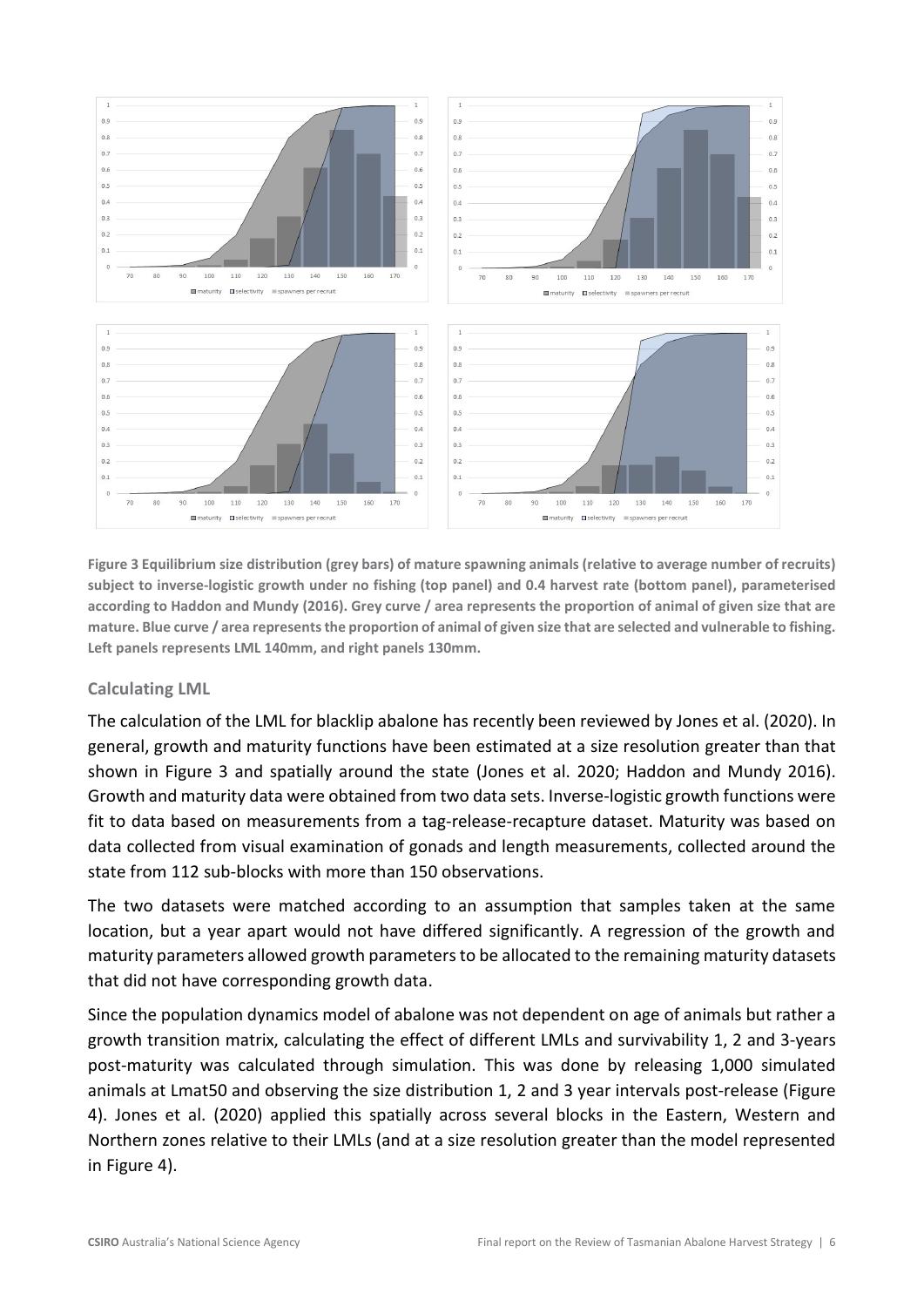

**Figure 4 Example of size distribution of 1000 animals (black bar) seeded at Lmat50 of 120mm, 1 (green), 2 (blue) and**  3 (orange) -years post-release. Grey curve / area represents the proportion of animal of given size that are mature. Blue curve / area represents the proportion of animal of given size that are selected and vulnerable to fishing. Mean **shell lengths (bars) from this model were 136mm, 143mm and 148mm, 1 (green), 2 (blue) and 3 (orange) -years post release, respectively.**

They showed that across all blocks and zones almost all fish were below their LML after 1 year of growth. Thus, the LML gives at least 1 year of spawning to all animals. After 2 years of growth the median number of animals in blocks tended to be above the LML in the Western and Northern zones, implying that the LML protects around 50% of animals for 2 years. This was not the case in blocks of the Eastern zone, however. Importantly, within block variation of animal size was large, especially in the Eastern zone, where the median size could be above the LML, but the average size of fish in the block was below.

After 3 years of growth post-maturity, almost all blocks in the Eastern zone had median fish sizes above 145mm, though still some blocks had wide variability in lengths. Fewer blocks were examined by Jones et al. (2020) in the Western and Northern zones. In the Western zone, 3 years of growth post-maturity allowed roughly 95% of animals to be above 140mm. This was generally case in the Northern zone, with some blocks displaying low and variable growth patterns.

#### **Conclusion**

These results, particularly from the Eastern zone, point out wide spatial variability both within blocks, and across blocks. An LML of 3-year post maturity, "the 3-year rule" seems to be able to the job it was designed to do, which is to protect a proportion of the spawning biomass of local populations. Not surprisingly, the previous "2-year rule" would also protect spawning individuals, but faster growing blocks could be at risk of localised depletion, as it would allow fewer spawning opportunities.

The question that comes to mind from these results is: is this good enough? Knuckey (2015) asks a similar question: What are the correct LMLs for Tasmania? The answer of course is that it depends on the management objective. The management objective of maintaining levels of recruitment does not provide a quantitative operational measure of success, so it is uncertain whether the "2-year rule" or "3-year rule" is sufficient.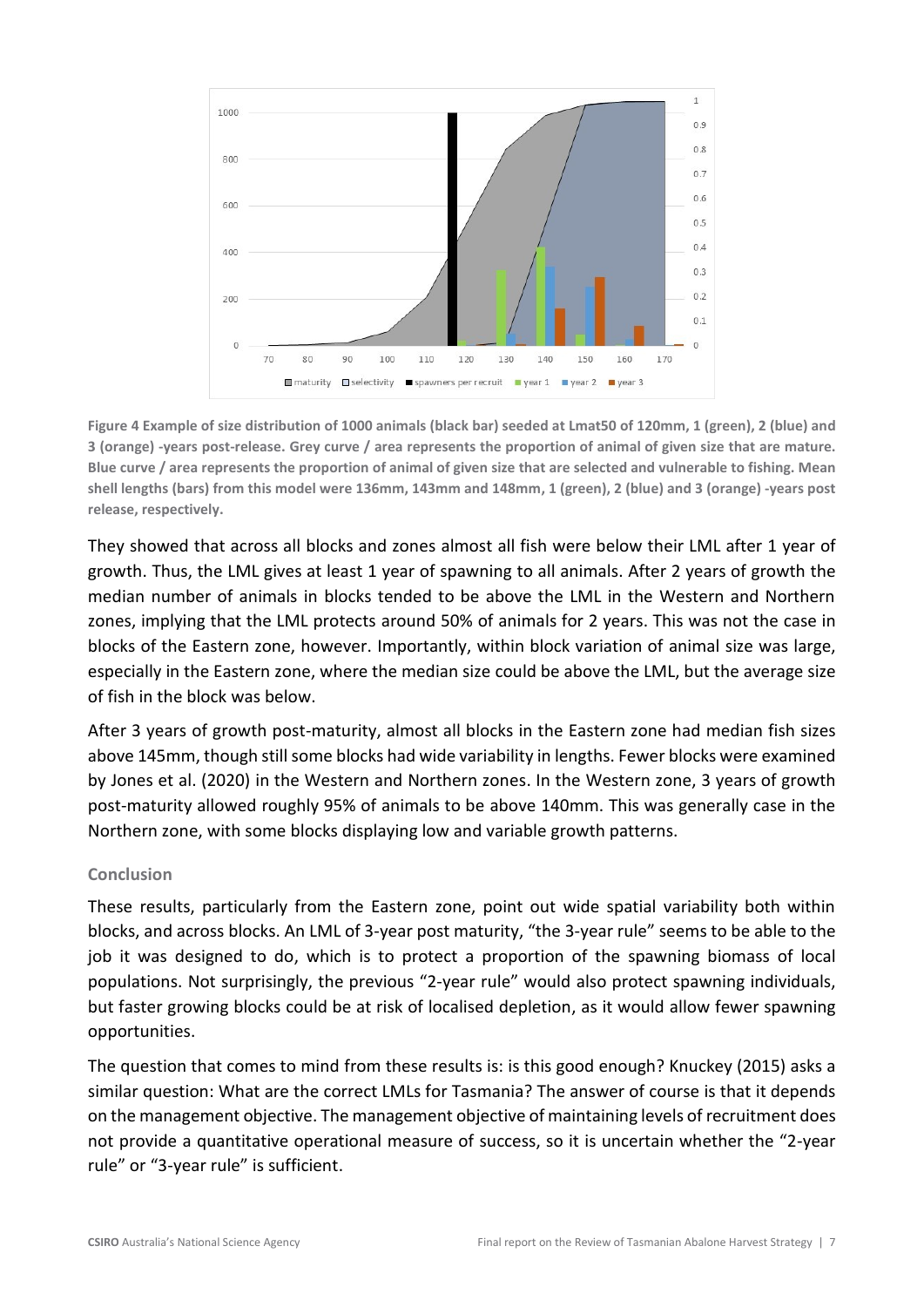#### **3. DPIPWE develop a clear operational objective, with performance indicator and target, relating to recruitment and stock level.**

Such an objective could be applied to the stock recruitment, i.e. eggs or larvae.

**Box 1.**

#### **Harvest Strategy objectives that use recruitment indicators**

The WA Dept of Fisheries (2010, 2014) outline an objective for Western Rock Lobster *to ensure that the egg production in the Breeding Stock Management Areas of the Fishery remains above its threshold value for the next five years with a probability greater than 75%.*

The Small Pelagic Fishery (SPF) Harvest Strategy (AFMA 2017b) is based primarily on fishery– independent Daily Egg Production Method (DEPM) surveys. This method generates estimates of spawning stock size based on surveys of eggs during the spawning seasons for four species in the fishery. DEPM estimates are used as absolute estimates of stock size for the purpose of calculating RBCs. The Harvest Strategy sets exploitation rates to *maintain stocks on average at a target DEPM estimate of 50% of unfished levels of spawning stock biomass, with a risk tolerance such that <10% chance over 50 years of falling below a limit reference point of 20% of unfished levels*.

The Harvest Strategy also does not clearly state the risk tolerance of not achieving this objective. Such statements of acceptable risk are a key feature of harvest strategies (Sloan et al. 2014). In the Commonwealth Harvest Strategy policy (DAWR 2018) for example, all commercial fish stocks are required to maintain biomass above the limit reference point with at least 90% assurance.

**4. Levels of risk tolerance should be specified for all management objectives.**

### <span id="page-8-0"></span>2.2 Empirical harvest strategy

The Harvest Strategy uses an empirical harvest strategy to *maintain abalone stocks at or near target levels*. Empirical harvest strategies use empirically derived indicators such as mean lengths, mean ages, or CPUE, to reflect stock status in some way, so that changes in them can be used by the harvest strategy to steer the stock towards meeting management objectives. The Harvest Strategy does not explicitly state the indicator or the target. Additionally, several interviews discussed the need for the fishery to recover from an overfished state. If this is an objective of management, it should be made explicit.

**5. It is recommended that in stating the objective to maintain stocks at target levels, DPIPWE explicitly state the target, and the indicator. If rebuilding is an objective, DPIPWE should state the rebuilding target. As previously indicated, the spatial scale at which targets are applied should also be explicitly stated.**

Buxton et al. (2015) recommended that desired rates of rebuilding be built into the operational management objectives. The Harvest Strategy (Bradshaw 2018) does not define how rebuilding should occur other than in reference to setting the LML. The need for rebuilding implies the fishery is in an undesirable state but this state i.e. the limit reference point has not been defined.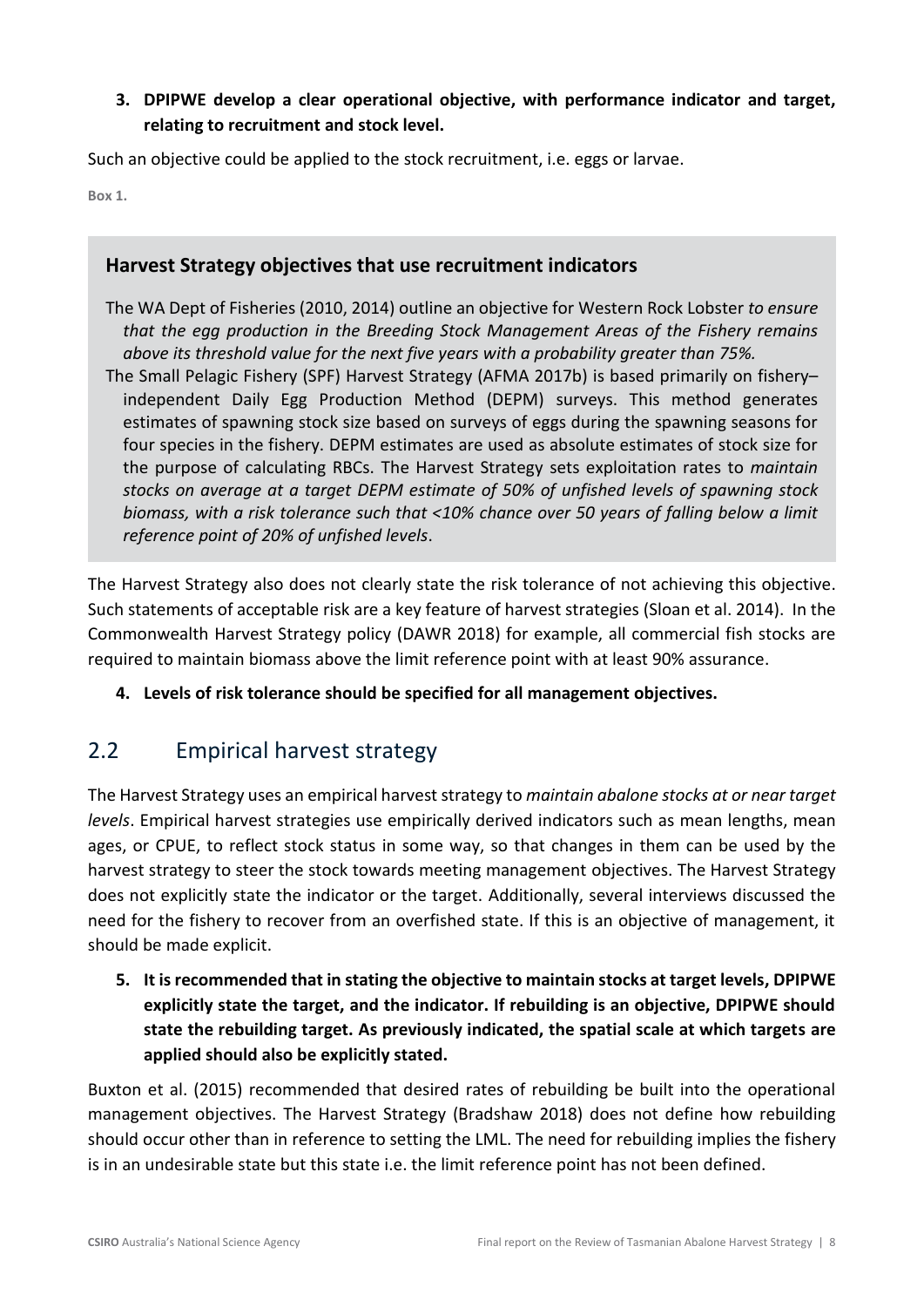#### **6. Limit reference points should define undesirable states of the fishery, and the harvest control rule should define the course of action under such conditions.**

#### **2.2.1 Indicators and Monitoring**

The empirical harvest strategy relies principally on fishery-dependent catch rate (CPUE). Three indicators of CPUE measure fishery performance:

1. The current standardised CPUE;

2. the gradient of change in CPUE in the past 12 months (current year over the previous

one year); and

3. the gradient of change in CPUE over the past four years including year to date.

These indicators are calculated for each of the 155 management (sub-)blocks in the fishery.

#### **1. CPUE**

Standardised CPUE is used is used as one indicator in the empirical harvest strategy and is measured against a target CPUE. Some stakeholders understand the purpose and process of CPUE standardisation, but uncertainty exists about the factors considered in that analysis, reasons for perceived changes in it.

#### **7. The factors and process of CPUE standardisation should be documented in the Harvest Strategy, and suggested changes should be conducted in consultation with management and stakeholders.**

Consultation with stakeholders is a highly desirable feature for managing fisheries, because it provides opportunity for stakeholders to provide insight, clarification and explanation of fishery trends, as well as take-away an understanding of the scientific process and management decisions. Care must be taken however, that consultation does not evolve into a negotiated process, as this could compromise the management objective in the Harvest Strategy of *using best available scientific advice*.

The target CPUE is defined for each block as the 55<sup>th</sup> percentile of CPUE observations in a reference period between 1992 and the previous year of assessment. The intention of targeting CPUE above the median value (55<sup>th</sup> percentile) is precautionary (Bradshaw 2018). Interview discussions with stakeholders raised the issue of the choice of reference period, which excludes a period of low CPUE prior to 1992 (Bradshaw 2018), when effort reporting requirements are known to have changed. The criteria and justification for the choice of reference period should be made explicit. It is clear also that blocks have different catch histories, which raises the question: why do blocks with different catch histories have the same reference period? One option could be to allow blocks to have different reference periods.

The use of a reference period that moves in time has the potential to be unstable, and crucially could lead to high-risk activity. In a declining fishery, for example, as CPUE and available biomass decline, so will the target. A lower target means the indicator decline would be moderated, thus potentially masking the degree of decline in stock statusin the longer-term. A retrospective analysis showing how the CPUE and target CPUE have changed in time would be able to show this effect. Previous Management Strategy Evaluation (MSE) of the Harvest Strategy (Haddon and Mundy,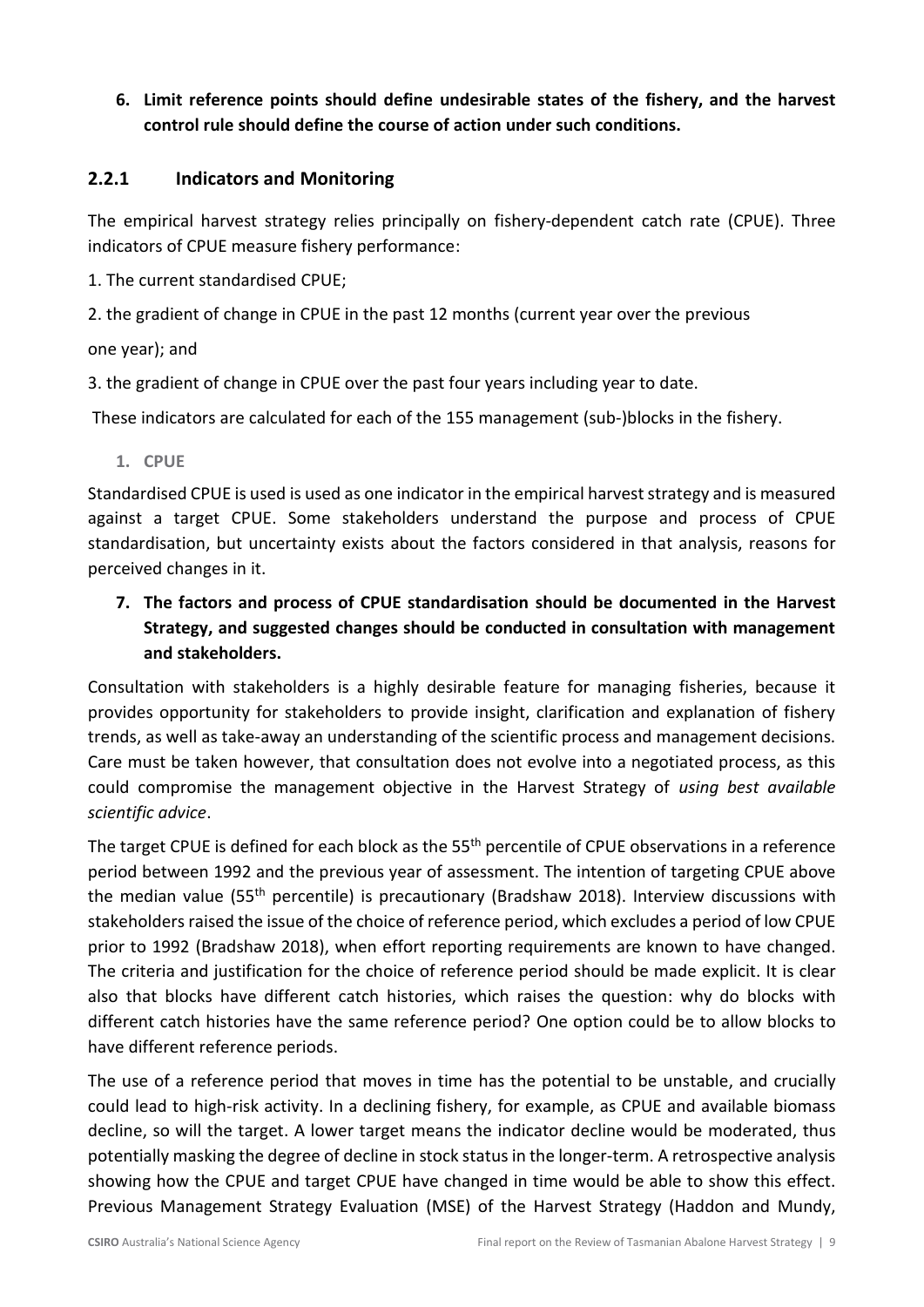2016) did not examine the potential effect of a moving target and it is strongly recommended that this be evaluated.

**8. It is strongly recommended that a fixed reference period be considered, or that the dynamic reference period is simulation tested. It is also recommended that the choice of reference period be justified (see box 1) and consistent with management objectives. A retrospective analysis showing how CPUE and targets have changed relative to each other would show the extent of risk that the stock has been subject to by a moving reference period.**

The original reason for using a moving reference period was to allow consideration of the potential environmental effects of regime shift or climate change. For such an approach to work however, environmental change would need to be gradual or continual. In contrast, the current approach allows the effects of episodic events such as recruitment pulses, storms or marine heat waves, to be entrenched in the reference period and target calculation in subsequent years, even after a system returns to normal.

The problem also with using a moving reference period to account for environmental trends is that any supposed climate effect is confounded with the effects of the fishery. Several stakeholder interviews suggested the possibility that other indicators could be included in the MCDA, including weather, and formalised diver input.

**9. The Harvest Strategy should consider objective climate and environmental indicators to factor the effects of long-term climate change and short-term episodic events into the TAC setting process.**

**Box 2.**

#### **Reference period specification for the SESSF Tier 4 assessment**

- The Tier 4 assessment and harvest control rule for the Australian SESSF is an empirical harvest strategy, that uses CPUE as indicator targeting the average catch and CPUE (biomass) in a fixed reference period to calculate reference points. A full CPUE time series back to the start of fishing is mostly unavailable in the fishery, so it was necessary to choose a reference period from the data series. The default period is 1986-1995, but other periods are used for some species which were not fully developed in 1986.
- The assumption is that the reference period represented a time that produced a sustainable yield at a relatively constant CPUE across species (Little et al. 2011), and corresponds as a proxy target reference point for BMEY (the Biomass at Maximum [sustainable] Economic Yield), which by default in the fishery is the spawning biomass of 48 per cent of unfished levels. (It is also recognised that the Tier 4 method is based on catch rates and thus relates to exploitable biomass and not spawning biomass.)
- Most SESSF species are considered to be fully exploited by the time data began to be collected in 1986. However, if a stock was considered unexploited or lightly fished in 1986, then the initial CPUE level then would correspond to the unexploited biomass or B0, and the reference points considered as fractions of this (AFMA 2017).

In its current form, the empirical harvest strategy used in the Tasmanian abalone fishery is a form of proportional–integral–derivative control (PID controller). Such controllers are broadly applicable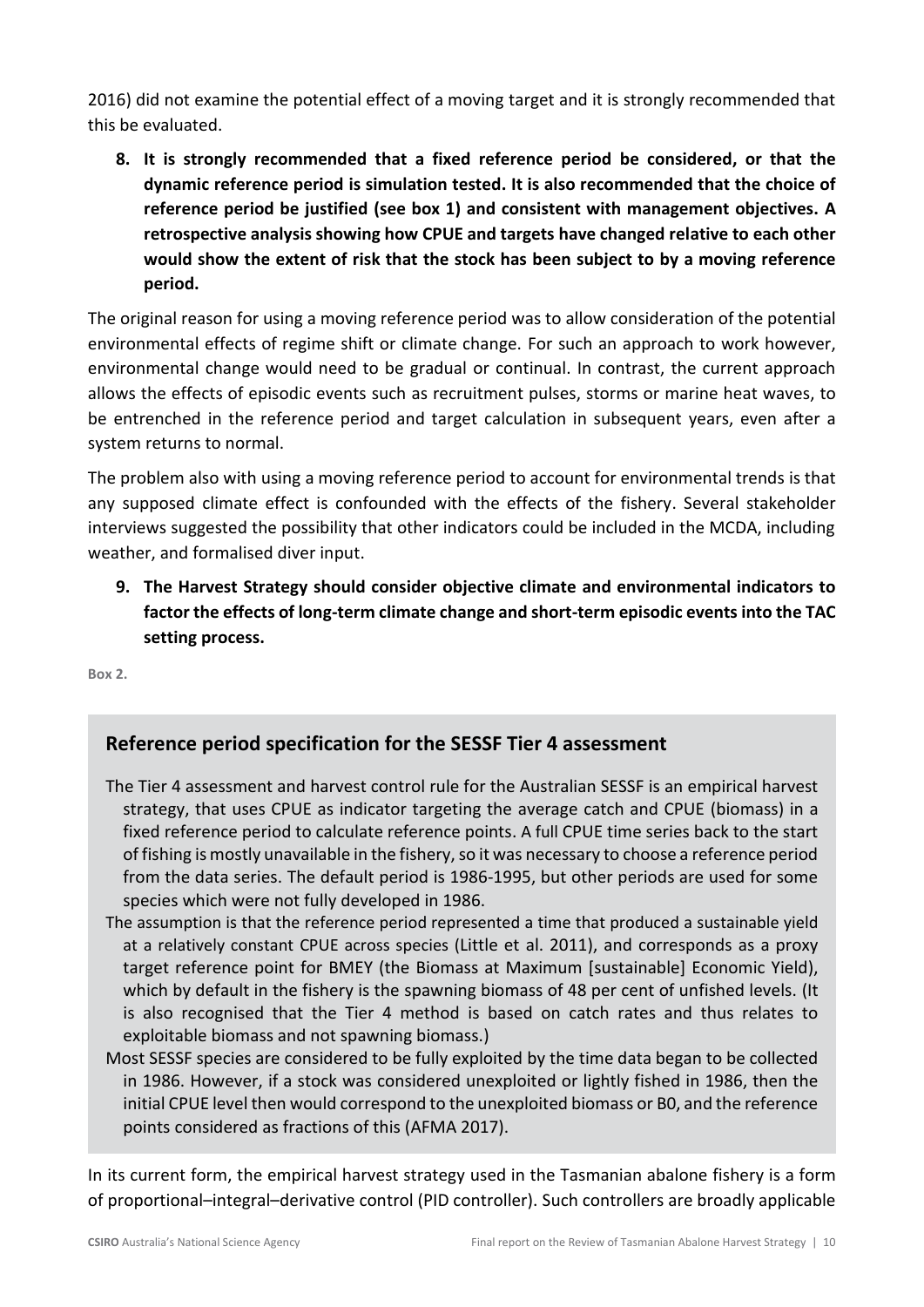and rely on the response of a measured process variable (such as catch per unit effort; CPUE), not on knowledge or a model of the underlying process (e.g. a stock assessment model). In such cases there can be an increased risk of unstable dynamics, especially when there are long measurement lags.

Because abalone are relatively sessile animals, and slow to move and mix, the use of CPUE as a fishery indicator can be seen more as a measure of prior abundance than current abundance. As a result, responses to management actions are not immediately obvious. Indeed, with a lag of 3-4 years for animals to mature (Haddon and Mundy 2016) and another 3 years to become available to the fishery, the lag effect of management on CPUE would be approximately 6 years. The use of a leading indicator such as a pre-recruit survey would shorten this interval. Buxton et al. (2015) highlighted the importance of a leading indicator, and support was indicated during stakeholder consultation.

**10. The fishery (industry, management, scientists) consider pre-recruit surveys as an indicator to reduce lagged observation effects, with the potential of incorporating such an indicator into the TAC setting process and harvest control rule. Given the potential costs of such widespread functionally independent populations, costs may be a constraining factor.**

Suggested candidate indicators are the experimental Abalone Recruitment Modules (ARMs) that have been deployed to six locations (Mundy and McAllister 2020).

In a risk-cost-catch trade-off (DAWR 2018b, Dichmont 2017), greater certainty in stock status can reduce the risk of over-fishing and allow greater catches. It requires however increased management or monitoring, which adds to costs (Little et al. 2015). The Tasmanian abalone fishery is a 70M AUD fishery, and the resources used to manage it should be put into a cost-benefit context.

#### **11. DPIPWE consider performing an economic analysis of management costs and benefits according to risk-cost-catch framework, benchmarked nationally and globally.**

Several interviewees stressed not only the lack of mixing and slow growing nature of abalone, but also hyperstability of CPUE. Hyperstability results when catch rates remain constant while the actual fish population declines and is often the result of aggregating behaviour, of fishers and fish. Hyperstability creates an illusion that population levels are stable, potentially masking fishery declines. This has important implications. First, it means fishery-dependent data usually will not detect the changes in abundance, or density in areas beyond where the fishery is looking. Second, it also means that the abundance seen by the fishery, and industry, is not indicative of the broader stock abundance, setting up potential tension and disagreement between scientists, managers and stakeholders.

In general, abalone ranges expand and contract, either by fishing or by physical and environmentally mediated factors. Thus, densities, abundances and catch rates might remain constant in a particular area but change over a broader area. Such hyperstability and the reliability of CPUE as an indicator of stock status in Tasmanian abalone fisheries have long been recognised (Environment Australia 2001), but there is no explicit strategy to manage it in the fishery.

#### **12. It is strongly recommended that DPIPWE incorporate an objective and outline a strategy to manage hyperstability of CPUE in the fishery.**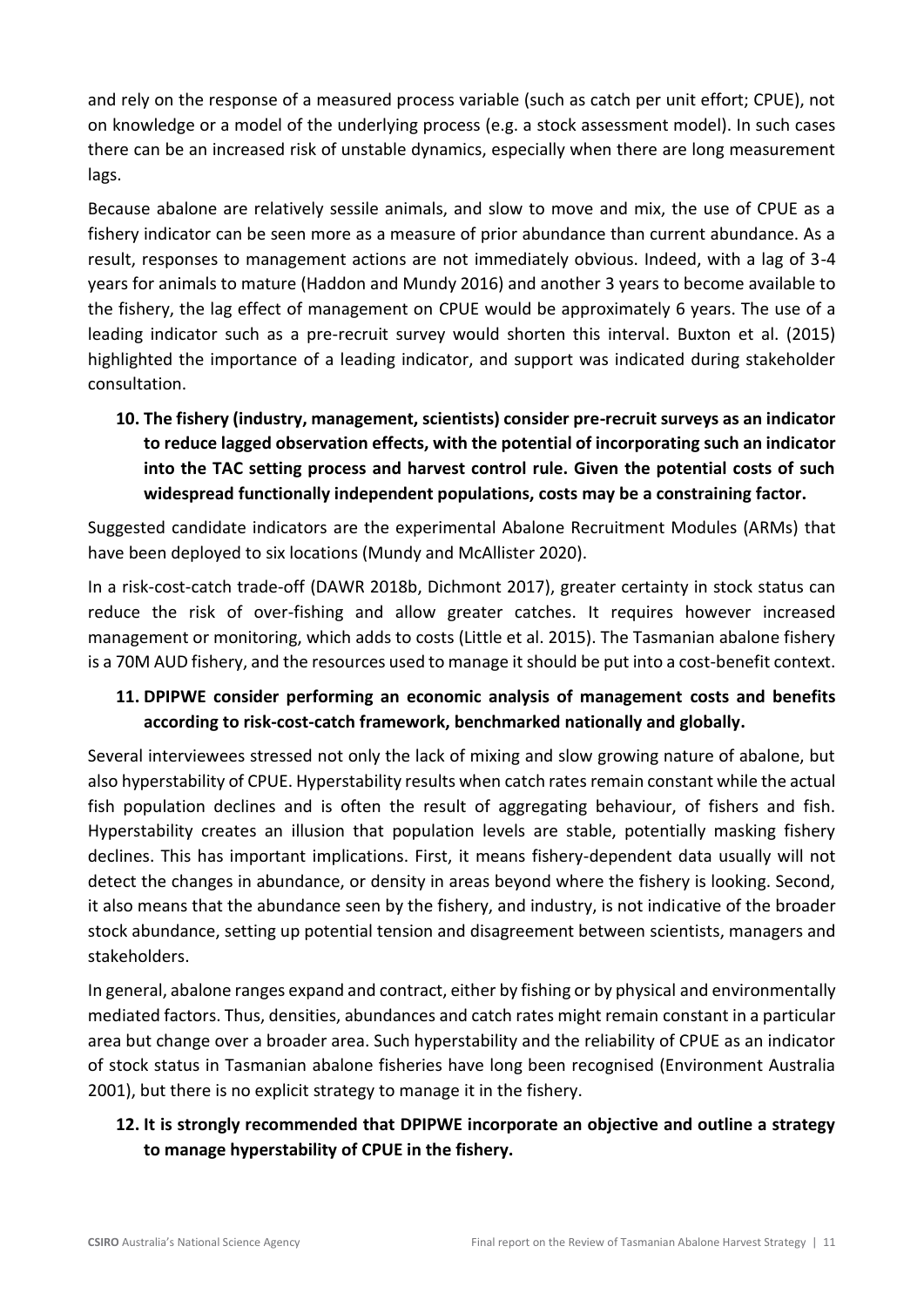Several options exist. One option would be to employ a fishery-independent survey. Such a survey would have a fixed sampling regime that would provide abundance estimates across an entire area, without the bias of sampling only where the fish are. Another option would be to use logger data more effectively to capture fish per unit area from catch bag lifts or something similar.

#### **2. Gradient indicators**

The gradient or rate of change of CPUE over a 4-year period is the indicator that provides long-term stability to the controller. The gradient indicator over a 1-year period stabilises short-term changes in CPUE. Both gradient indicators target a gradient of 0 (or a ratio of CPUE at time *t*, to previous CPUE intervals of 1).

#### **2.2.2 Analysis and assessment**

A score between 0 and 10 is assigned on a linear scale based on each of the three indicators (Figure 5). The target score is 5, and a higher score contributes to higher TACs in the harvest control rule (HCR). A score of 5 for the CPUE corresponds to a target CPUE defined as the 55<sup>th</sup> percentile of the CPUE distribution during the reference period. A score of 5 from the gradient indicators correspond to a CPUE gradient of 0 (or a ratio of CPUE at time t: CPUE the previous interval, equal to 1).



**Figure 5 Current (linear: Bradshaw 2018) scoring function scaling an indicator level to a score value. Yellow line represents the target indicator value. Red line represents 90% of the minimum historical value of the indicator (since 1992). Green line represents the value of the indicator 10% above the maximum historical value of the indicator (since 1992)**

The current scoring function in Figure 5 corresponds to Bradshaw (2018), and is defined by the equation:

$$
score = \frac{11}{\Delta CE} \left[ CE_{b,y} - CE_{b,T} \right] + 5
$$
EQ1

Where  $\Delta CE$  is the difference between the upper and lower range of the CPUE distribution over the reference period (i.e. between 10% above the maximum value, i.e. 1.1 X 100<sup>th</sup> percentile, and 10%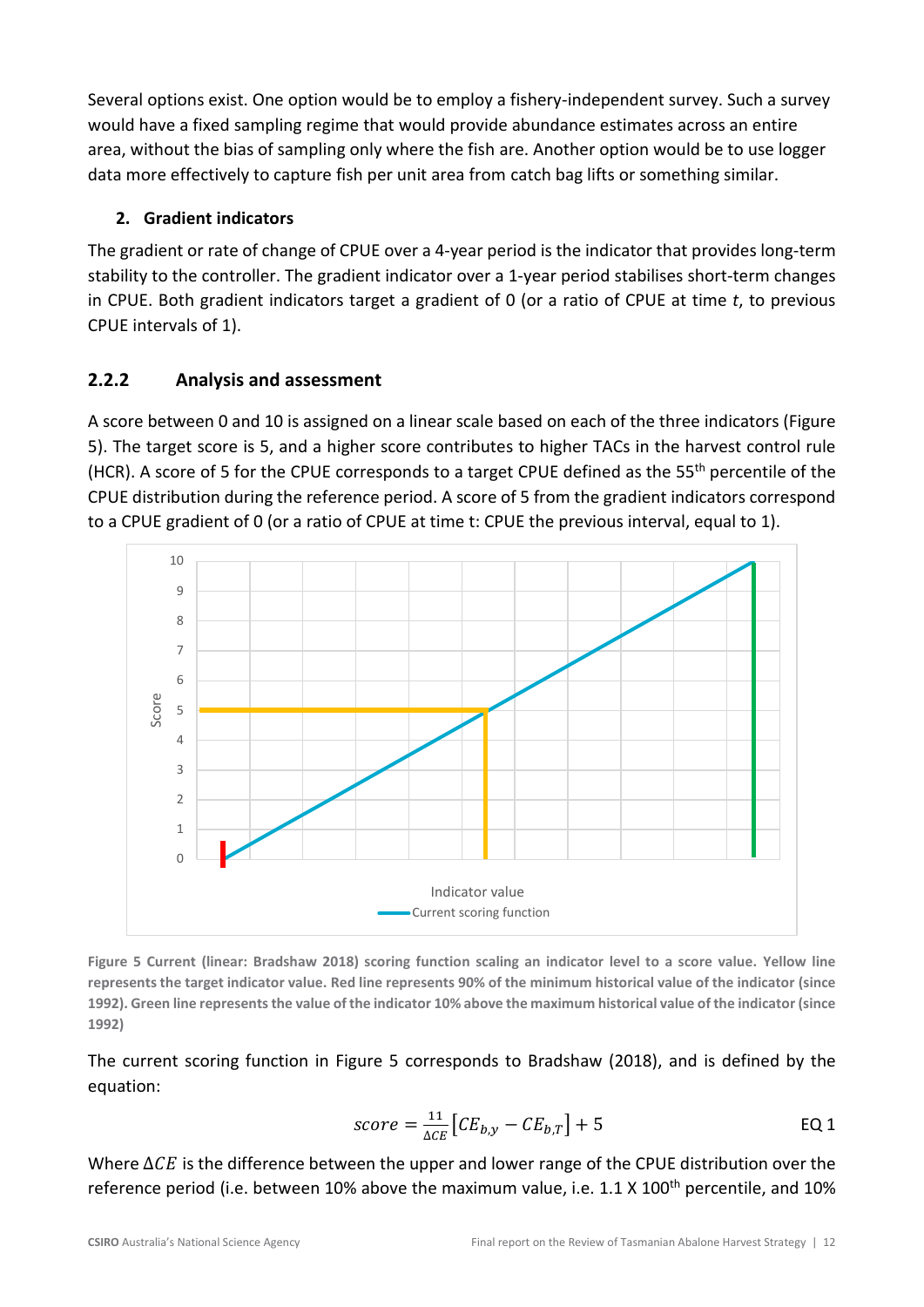below the minimum, i.e. 0.9 X 0<sup>th</sup> percentile).  $CE_{b,y}$  and  $CE_{b,T}$  are respectively the CPUE in block *b* year *y*, and the target CPUE in block *b*. I note that this is not the linear function that was evaluation tested by Haddon and Mundy (2016)

$$
score = \frac{5}{\Delta CE} \left[ CE_{b,y} - CE_{b,T} \right] + 5
$$
EQ2

The scoring function is dependent and potentially sensitive to the historical variability of CPUE,  $(\Delta CE)$ , and a few concerns with it should be clarified, confirmed and simulation tested. First, the use of maximum and minimum values sampled (0<sup>th</sup> and 100<sup>th</sup> percentiles) could represent a problem for the Harvest Strategy as these statistics are well known to be unreliably estimated and highly sensitive to outliers<sup>1</sup>. The scoring function is also highly sensitive to the range between these statistics,  $\Delta CE$ . For example, under a target CPUE,  $CE_{b,T} = 100$ , an observed catch rate  $CE_{b,\nu} = 99$ , generates a score value,  $score = 4.89$  under  $\Delta CE = 100$ , but a substantially lower value,  $score =$ 2.8 under  $\Delta CE = 5$ . It is unclear whether this was a design feature of the Harvest Strategy, but a simple prediction of this effect would be that across blocks there is an inverse relationship between the CPUE variability, which is reflected in  $\Delta CE$ , and TAC variability, which is reflected in the scores. Other factors are likely to play an effect, but a relatively simple analysis could be conducted to show the extent of these potential effects.

Additionally, the linear scoring function (Figure 5) assumes that the indicator distribution is relatively symmetric. In a situation where the distribution of the indicator is highly skewed, the expected outcome could be far from the target, and result in dynamic instabilities and uncertainty in outcome.

The 1-year and 4-year gradient indicators are parameterised similar to the CPUE, but it is unclear whether their values are log-transformed in the analysis. In general, such a transformation would be required if the harvest strategy sought to preserve a given *percentage* change in CPUE, at either a 1-year or 4-year interval, on the scoring function.

- **13. The current indicator scoring function should be published in a public document, and simulation tested. I also suggest** 
	- **a. a retrospective analysis be conducted across blocks showing the extent and potential effect of**  $\Delta CE$  on the corresponding scores and TACs; and
	- **b. an investigation into the extent and potential effect of skewness in the indicator distributions.**

**Log-transformations of the gradient indicators in the analysis should also be confirmed or clarified.**

<sup>&</sup>lt;sup>1</sup> One need go no further than Wikipedia to see that Extreme Value Theory is the branch o[f statistics](https://en.wikipedia.org/wiki/Statistics) dealing with extrem[e deviations](https://en.wikipedia.org/wiki/Deviation_(statistics)) from the [median](https://en.wikipedia.org/wiki/Median) of [a probability distribution,](https://en.wikipedia.org/wiki/Probability_distribution) seeking to calculate the probability of events that are more extreme than any previously observed.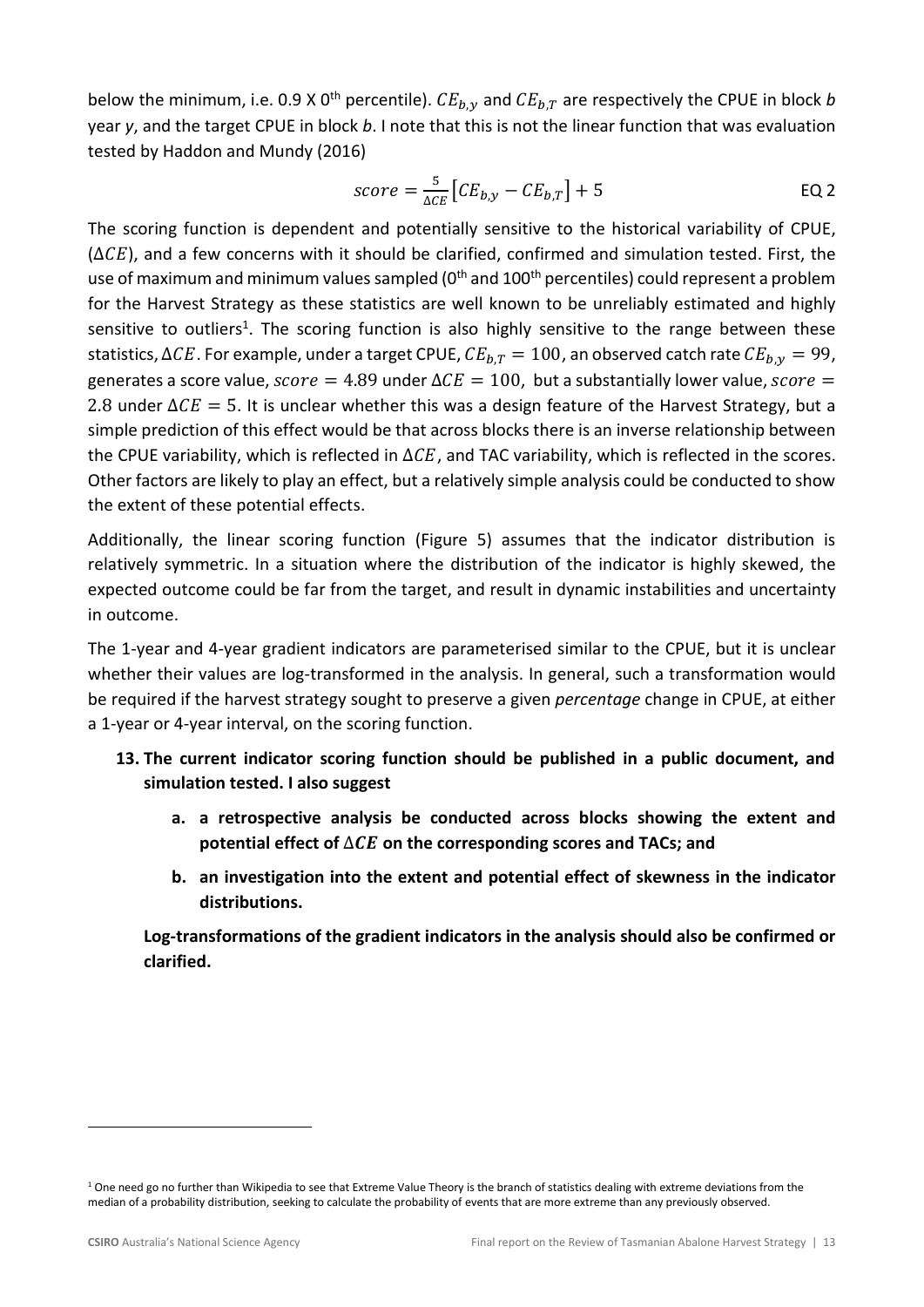#### **2.2.3 Harvest control rule (HCR)**

Figure 6 outlines the TAC setting process scaled up from the block-level catch allocations. A catch allocation for each block is determined based on a percentage change from the previous year TAC. There is no target catch or yield such as MSY, or MEY as recommended by Buxton et al. (2015).



**Figure 6 TAC setting process from Haddon and Mundy 2016.**

The harvest control rule (HCR) shown in Table 1 Figure 7 uses the weighted sum of the three indicators to adjust the TAC from the previous year. The indicator weights currently used are 0.65:0.25:0.10 (target CPUE: 1-year gradient: 4-year gradient). Haddon and Mundy (2016) examined a wide range of weights, but the decision on which the current weights were made is not clear. The current HCR is risk averse (conservative) in that no change in TAC would eventuate in CPUE scores near the 65th percentile (i.e. at scores ≥5.0 but <6.0) of the reference period. I note that the risk strategy as noted by Mayfield (2019) is captured, and could be modified, through both the scoring function (Figure 5) and the harvest control rule (Figure 7).

| Table 1 The current harvest control rule (HCR). |  |  |  |  |  |
|-------------------------------------------------|--|--|--|--|--|
|-------------------------------------------------|--|--|--|--|--|

| Composite<br>score                | $<$ 1  | $1 - 2$ | $2 - 3$ | $3 - 4$ | $4 - 5$ | $5 - 6$      | $6 - 7$ | $7 - 8$ | $8 - 9$ | >9  |
|-----------------------------------|--------|---------|---------|---------|---------|--------------|---------|---------|---------|-----|
| Catch<br>allocation<br>adjustment | $-75%$ | $-25%$  | $-20%$  | $-15%$  | $-10%$  | No<br>change | $+5%$   | $+10%$  | 15%     | 20% |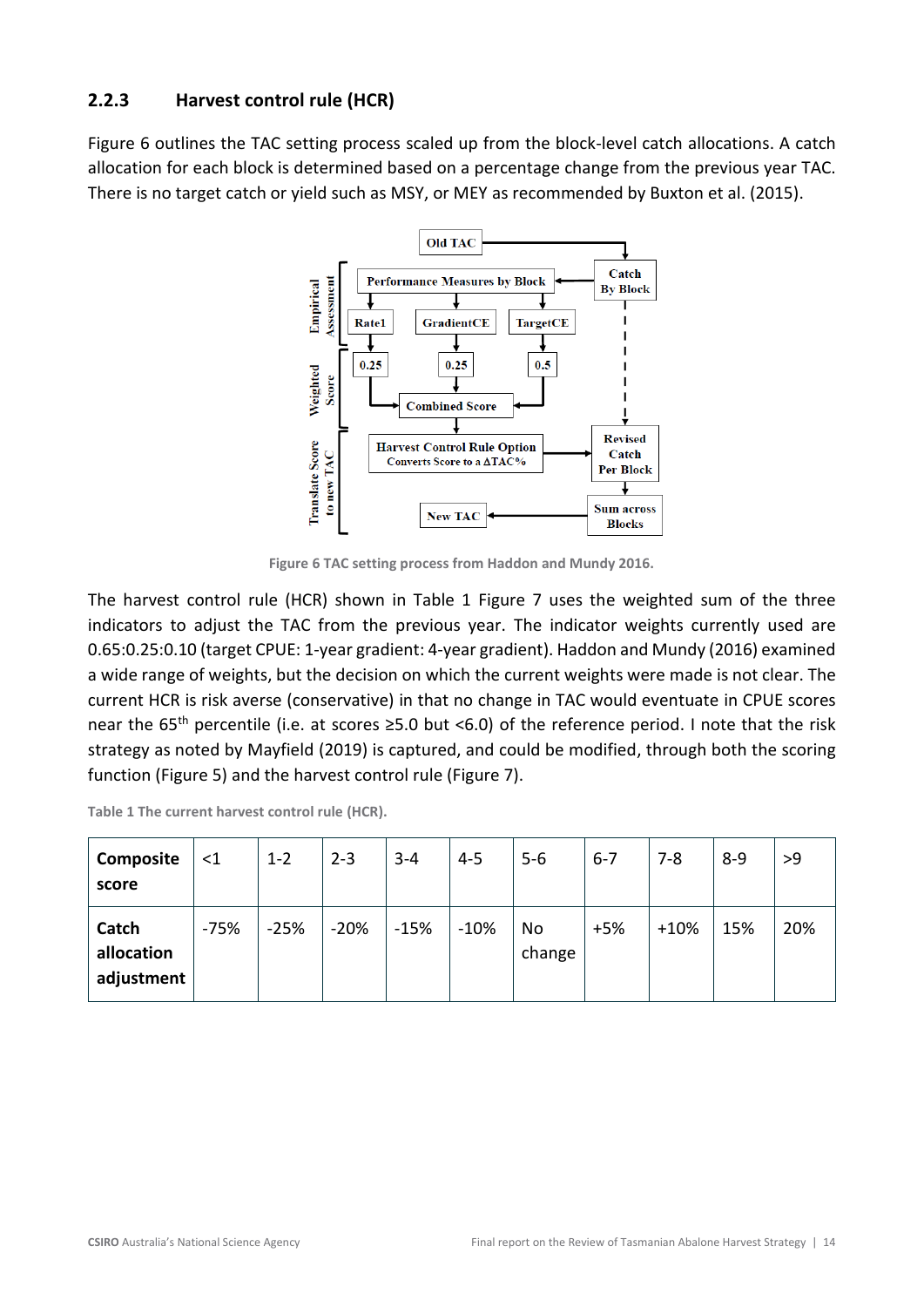

**Figure 7 Harvest control rule based on weighted sum of indicators.**

#### **2.2.4 Empirical Harvest Strategy evaluation**

Models are helpful in evaluating the ability of a harvest strategy to achieve desired outcomes. The general rule is that if they are unable to achieve the desired outcome in the computer, they are unlikely to do so in reality. Realism is an important feature in simulation models used to evaluate harvest strategies. Realistic models however, can be complicated and difficult to understand. Understanding is often achieved by using simplified models. Two separate simplified models were used for this review to understand the effects of the empirical Harvest Strategy. These models showed that it had the potential to produce stable biomass and catches, but with a risk of large amplitude limit cycles. The moving CPUE target meant the outcome depended on the initial biomass and catches, and the outcome could be biased towards being overly conservative, by producing relatively high biomass levels, and relatively low TACs. It is not clear whether this was an intended precautionary goal and design feature, but the simplified models highlight that further evaluation against the management objectives using more realistic models is needed.

Haddon and Mundy (2016) tested an early version of the Harvest Strategy, including the weightings of the indicators to the composite scoring. This exercise however did not evaluate the current harvest strategy in terms of the dynamic target reference point, or achievement of the  $55<sup>th</sup>$ percentile of CPUE in the reference period. It is not clear whether the evaluation also explored the range of uncertainty in the fishery that exists or existed at the time.

#### **14. The current and potential future Harvest Strategies should be simulation tested. Any suggested changes to the Harvest Strategy should be similarly simulation tested, and range of uncertainty captured.**

A recently commenced *FRDC project 2019-118: Drawing strength from each other: simulation testing of Australia's abalone harvest strategies*, could provide the basis for evaluating the Harvest Strategy. The objectives of this project are:

1. Undertake Management Strategy Evaluation (MSE) testing of each jurisdiction's current abalone harvest strategies in Australia.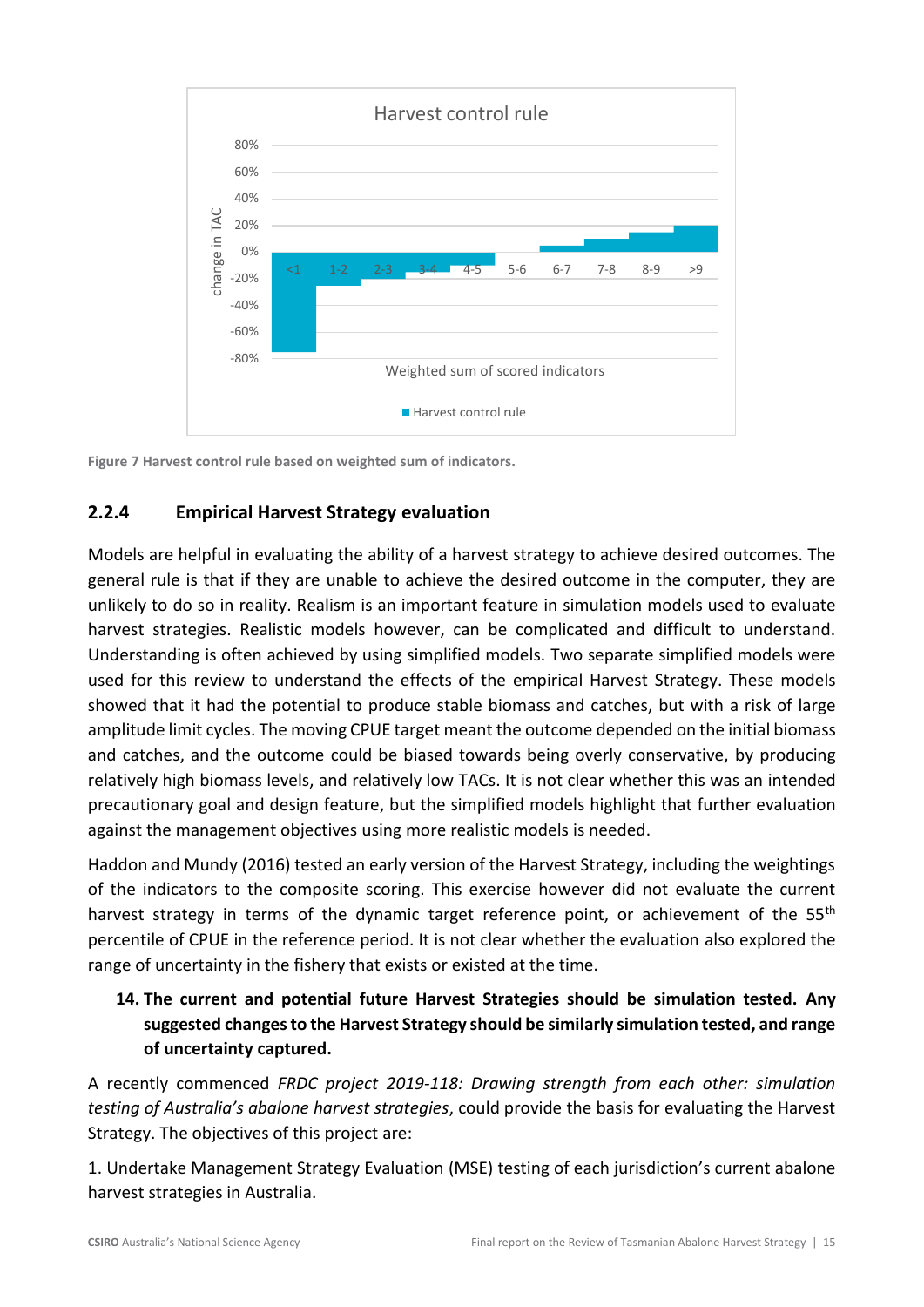2. Contrast harvest strategy performance under a common dynamic range of stock types, with and without conflicting indicators.

3. Provide guidance on what constitutes best approaches to using empirical abalone harvest strategies

4. Provide fully documented open-source R package for other MSE expert's use

5. Provide advice on how best to include additional indicators

#### **2.2.5 Meta-rules**

Meta-rules have been developed to prevent unwanted outcomes in the harvest control rule. If for example, a CPUE has risen off a very low base for successive 4 years, but is still below the target CPUE, then a meta-rule is used to prevent large increases in block catch allocation unless the CPUE indicator has been above the target for more than 2 years. Likewise, reductions are ignored if the CPUE indicator has been increasing for two years.

#### **15. An attempt should be made to simulation test the meta-rules.**

#### **2.2.6 Interaction between the LML and the empirical Harvest Strategy**

The Harvest Strategy has no spawning biomass indicator to signal recruitment to the population, and, as already highlighted, no pre-recruitment indicator to signal recruitment to the fishery. The principal management indicator is CPUE, which reflects the biomass available to the fishery (i.e. exploitable biomass above the LML). Changing the LML changes the biomass available to the fishery and thus also affects the ability to catch a TAC. Bradshaw (2018) started to recognise this by showing the effect of LML on protecting mature and exploitable biomass in an unfished population (page 28). What is not clear is the combined effect of fishing (i.e. the TAC) and different LMLs have on the exploitable biomass and the probability of catching the TAC. Indeed, LMLs have changed in the past and the effect that such a change has had on CPUE, CPUE standardisation, and target CPUE calculation is not clear. The relationship between LML and TAC is fundamental, and there are likely trade-offs and interaction effects. Determining how the LML works with the TAC setting process in the empirical harvest strategy to achieve the target CPUE is needed.

#### **16. A simulation testshowing the effects that changing LML and TAC have on stock level, CPUE and ability to achieve the CPUE target would be helpful for understanding the interaction and balance between the management levers.**

It was noted also in interviews and in Bradshaw (2018) that size data are being collected from processors. It was unclear the amount of data and the extent to which they are used in the Harvest Strategy, but such information as '% of abalone *x* mm above the LML' by spatial area could be a valuable indicator of exploitable biomass, and fishing mortality in the absence of pre-recruit surveys.

#### **17. Effort should be made to incorporate a size indicator into the Harvest Strategy. Such an indicator could provide an additional score to the empirical harvest control rule.**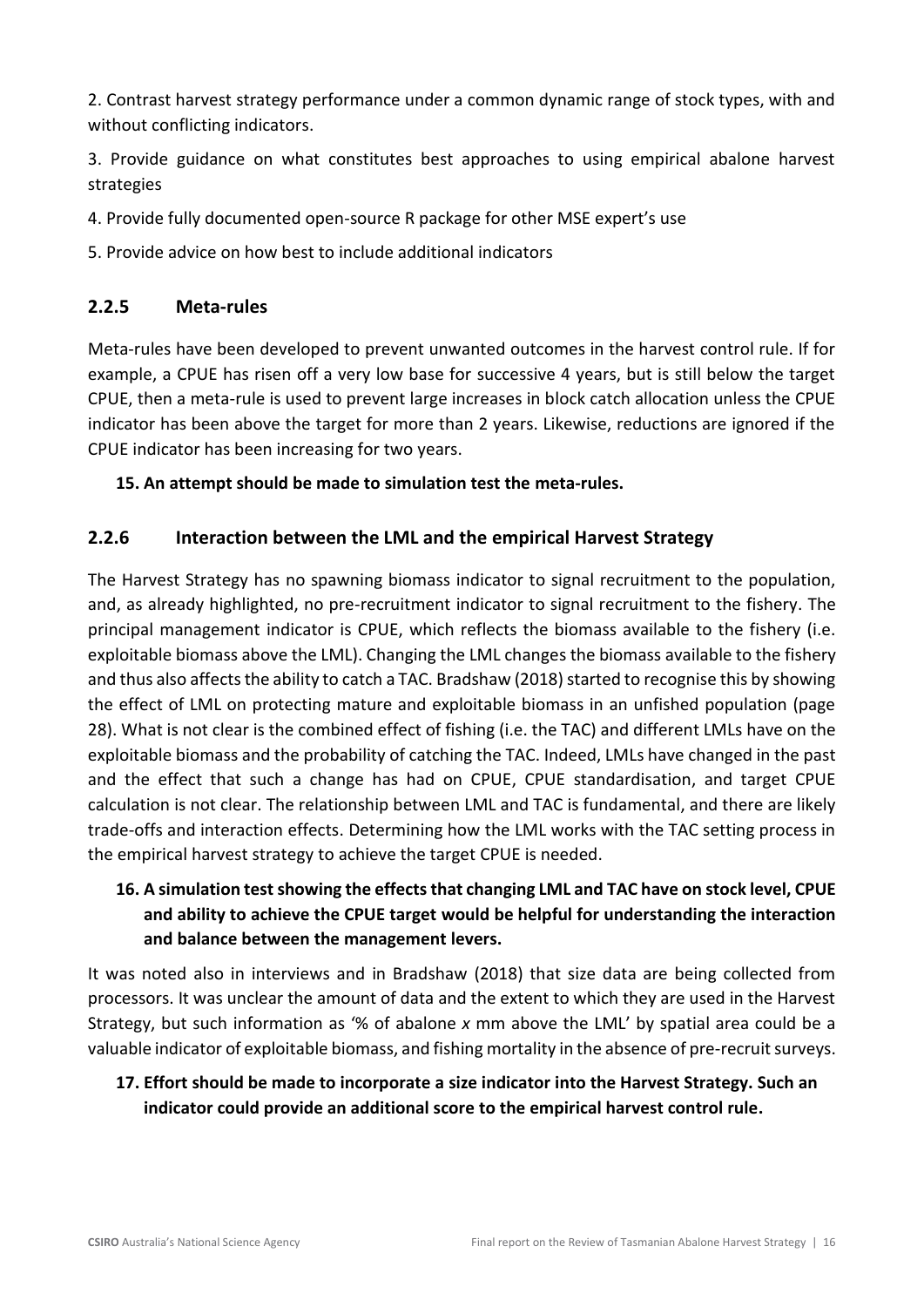### <span id="page-17-0"></span>2.3 Sustainable catch targets

The Harvest Strategy recognises the spatial nature of the fishery, and that fishing effort needs to be widely distributed to avoid localised depletion. To address the aggregation of effort (and thus catch), catches are monitored closely through the year. This is done at a higher scale than blocks, but below zone. Catch targets or allocations are calculated as summed TACs across a group of blocksinformally called a "region".

When catch in a region is 80% filled it is reviewed with an aim to limit catch in the region to 20% above its allocation. The review takes account of diver feedback as to how the area is fishing, catch rates, in consultation with the industry and scientists. The degree of subjectivity in this process is unclear, as is whether this management component is voluntary.

#### **18. The rules and decision-making process for reviewing spatial catch allocations should be formalised and made explicit to ensure transparency and reduce subjectivity.**

This element of the Harvest Strategy has not been simulation tested. To do this, however, might require the ability to simulate the fishing effort dynamics, the behaviour of fishers, and the choices they make on where to fish, when to fish, or even whether to fish. In general, understanding the behaviour of a fishing fleet can provide useful information on the effectiveness of management measures.

#### **19. The spatial catch allocation rule should be simulation tested, and if needed a model of the effort dynamics or fishing behaviour should be developed.**

# <span id="page-17-1"></span>3 Summary

Empirical harvest strategies are difficult to design because there is no underlying dynamical process model assumed, and no statistical estimation process. The trade-off is that MSE testing under a wide range of scenarios is even more critical, and I encourage a comprehensive update of Haddon and Mundy (2016). Consideration should be made of the interacting nature of the Harvest Strategy objectives and strategies to achieve them, namely the LML and the TAC setting process. The use of fishery dependent indicators complicates matters, but this situation is not unique to the fishery. Given the biological nature of abalone, consideration should be made for hyperstability of the stock, and CPUE indicator.

The current Harvest Strategy has made steps to best practice, but there are a few current practices that I think should be reviewed in more detail. Those practices include the effect of a moving reference period (recommendation 8), and the scoring function (recommendation 13). Hyperstability is also not surprisingly a concern (recommendation 12). Most of the recommendations in this review are not new, but shared by Buxton et al. (2015), Knuckey (2019) and Mayfield (2019). In the future, I suggest DPIPWE and AbFAC formally respond to them, and if acceptable provide progress updates.

#### **20. DPIPWE and AbFAC formally respond to the recommendations.**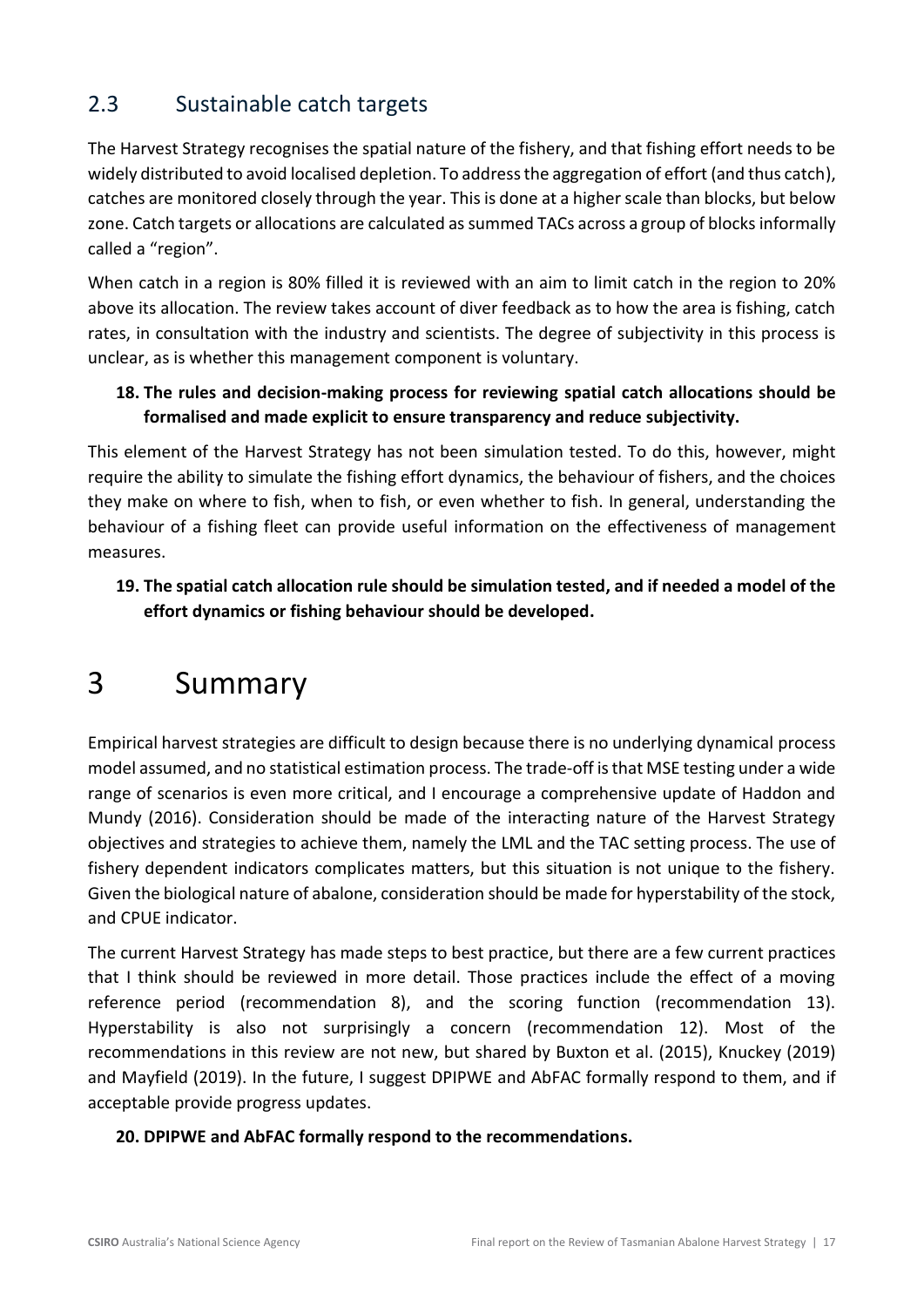### <span id="page-18-0"></span>4 Recommendations

- **1. The Harvest Strategy should clarify whether avoiding localised depletion is a management objective.**
- **2. The Harvest Strategy should provide greater clarity on the spatial scale(s) at which the fishery is managed, and the criteria of what defines the spatial unit of management.**
- **3. DPIPWE develop a clear operational objective, with performance indicator and target, relating to recruitment and stock level.**
- **4. Levels of risk tolerance should be specified for all management objectives.**
- **5. It is recommended that in stating the objective to maintain stocks at target levels, DPIPWE explicitly state the target, and the indicator. If rebuilding is an objective, DPIPWE should state the rebuilding target. As previously indicated, the spatial scale at which targets are applied should also be explicitly stated.**
- **6. Limit reference points should define undesirable states of the fishery, and the harvest control rule should define the course of action under such conditions.**
- **7. The factors and process of CPUE standardisation should be documented in the Harvest Strategy, and suggested changes should be conducted in consultation with management and stakeholders.**
- **8. It is strongly recommended that a fixed reference period be considered, or that the dynamic reference period is simulation tested. It is also recommended that the choice of reference period be justified (see box 1) and consistent with management objectives. A retrospective analysis showing how CPUE and targets have changed relative to each other would show the extent of risk that the stock has been subject to by a moving reference period.**
- **9. The Harvest Strategy should consider objective climate and environmental indicators to factor the effects of long-term climate change and short-term episodic events into the TAC setting process.**
- **10. The fishery (industry, management, scientists) consider pre-recruit surveys as an indicator to reduce lagged observation effects, with the potential of incorporating such an indicator into the TAC setting process and harvest control rule. Given the potential costs of such widespread functionally independent populations, costs may be a constraining factor.**
- **11. DPIPWE consider performing an economic analysis of management costs and benefits according to risk-cost-catch framework, benchmarked nationally and globally.**
- **12. It is strongly recommended that DPIPWE incorporate an objective and outline a strategy to manage hyperstability of CPUE in the fishery.**
- **13. The current indicator scoring function should be published in a public document, and simulation tested. I also suggest** 
	- **a. a retrospective analysis be conducted across blocks showing the extent and potential effect of**  $\Delta CE$  on the corresponding scores and TACs; and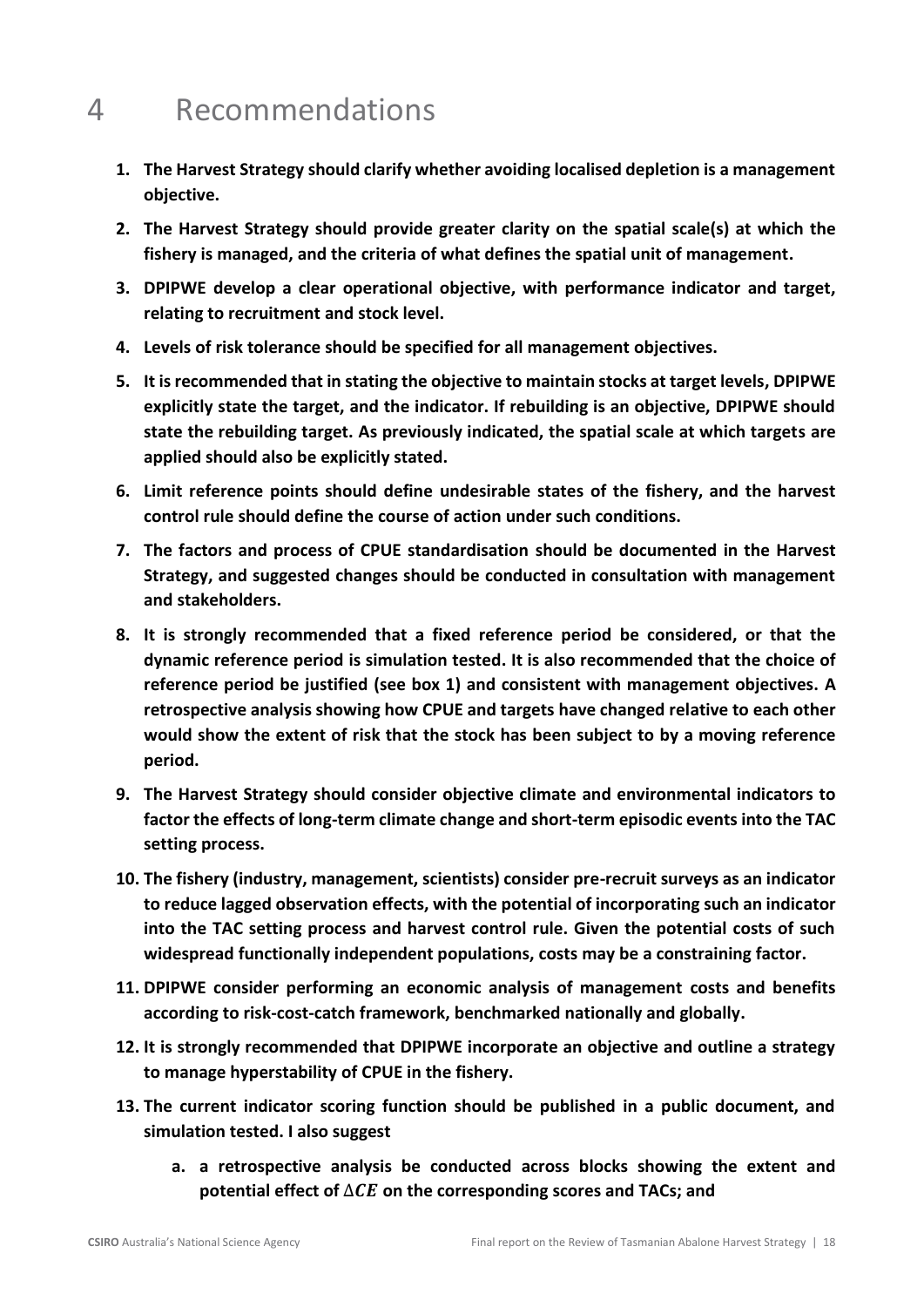**b. an investigation into the extent and potential effect of skewness in the indicator distributions.**

**Log-transformations of the gradient indicators in the analysis should also be confirmed or clarified.**

- **14. The current and potential future Harvest Strategies should be simulation tested. Any suggested changes to the Harvest Strategy should be similarly simulation tested, and range of uncertainty captured.**
- **15. An attempt should be made to simulation test the meta-rules.**
- **16. A simulation testshowing the effects that changing LML and TAC have on stock level, CPUE and ability to achieve the CPUE target would be helpful for understanding the interaction and balance between the management levers.**
- **17. Effort should be made to incorporate a size indicator into the Harvest Strategy. Such an indicator could provide an additional score to the empirical harvest control rule.**
- **18. The rules and decision-making process for reviewing spatial catch allocations should be formalised and made explicit to ensure transparency and reduce subjectivity.**
- **19. The spatial catch allocation rule should be simulation tested, and if needed a model of the effort dynamics or fishing behaviour should be developed.**
- **20. DPIPWE and AbFAC formally respond to the recommendations.**

### <span id="page-19-0"></span>5 Consultation

I am grateful to the following individuals for their time, advice and analyses.

#### <span id="page-19-1"></span>5.1 IMAS

Craig Mundy

#### <span id="page-19-2"></span>5.2 DPIPWE

Matt Bradshaw, Ian Dutton

#### <span id="page-19-3"></span>5.3 Industry

Sean Larby, Sue Forward, Dean Lisson, Greg Woodham, Darvin Hansen, Rob Royal, Beth Mathison, Paul Richardson, Ruben Bock, Joey McKibben, Allison Anderson

### <span id="page-19-4"></span>5.4 Other

Ian Cartwright, Malcolm Haddon, Keith Sainsbury, Bruce Mapstone, Tony Smith, Cathy Dichmont, Ian Knuckey, John Parslow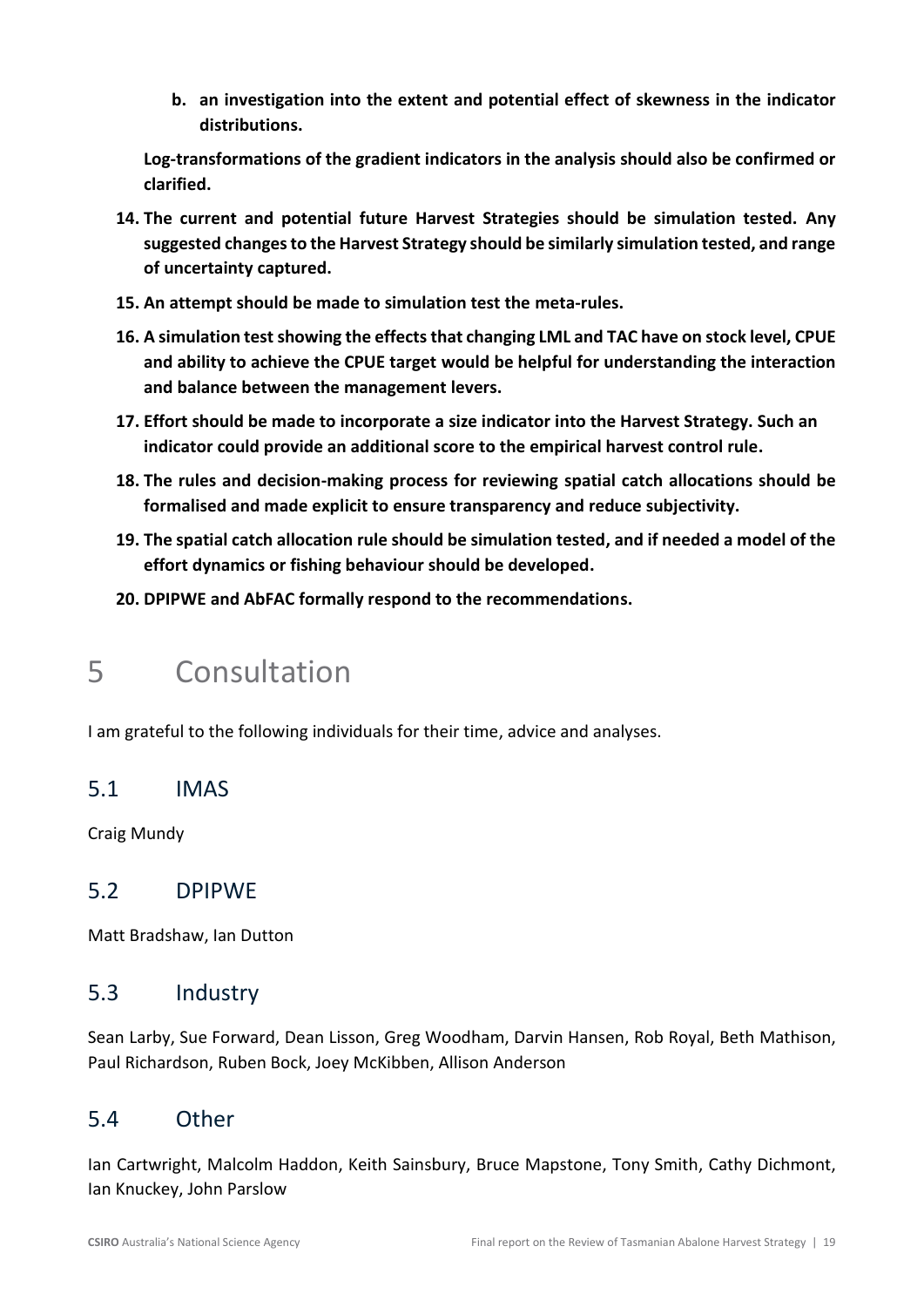# <span id="page-20-0"></span>6 References

AFMA 2017. Harvest Strategy Framework for the southern and eastern scalefish and shark fishery 2009 AMENDED (MARCH 2017). AFMA Canberra.

AFMA 2017b. Small Pelagic Fishery Harvest Strategy. June 2008. Revised April 2017. AFMA Canberra.

Bradshaw, M. 2018. Tasmanian Abalone Fishery: Sustainable harvest strategy 2018-2020. Wild Fisheries Management Branch, DPIPWE.

Buxton, C.D., Cartwright, I., Dichmont, C.M., Mayfield, S., and Plaganyi, E. 2015. Review of the harvest strategy and MCDA process for the Tasmanian abalone fishery. Institute for Marine and Antarctic Studies.

DAWR 2018. Commonwealth Fisheries Harvest Strategy Policy: Framework for applying an evidence-based approach to setting harvest levels in commonwealth fisheries. Department of Agriculture and Water Resources.

DAWR 2018b. Guidelines for the implementation of the Commonwealth Harvest Strategy Policy. Department of Agriculture and Water Resources.

Dept. of Fisheries Western Australia. 2010. Western rock lobster fishery harvest strategy and decision rules framework proposals: a discussion Paper. Fisheries Management Paper No. 239. Dept. Fisheries, Perth WA.

Dept. of Fisheries Western Australia. 2014. West Coast Rock Lobster Harvest Strategy and Control Rules 2014 – 2019. Fisheries Management Paper No. 264. Dept. Fisheries, Perth WA.

Dichmont, C.M., Fulton, E., Punt, A.E., Little, L.R., Dowling, N., Gorton, R., Sporcic, M., Smith, D.C., Haddon, M., Klaer, N. 2017. Operationalising the risk-cost-catch trade-off. CSIRO Oceans and Atmosphere. Fisheries Research and Development Corporation Project 2012-202, Brisbane, 138pp.

Dowling, N.A., Dichmont, C.M., Haddon, M., Smith, D.C., Smith, A.D.M., and Sainsbury K. 2015. Empirical harvest strategies for data-poor fisheries: A review of the literature. Fisheries Research 171, 141-153.

Environment Australia 2001. Assessment of the Tasmanian Abalone Fishery against the Guidelines for the ecologically sustainable management of fisheries for the purposes of Part 13 and Part 13A of the Environment Protection and Biodiversity Conservation Act 1999. Marine and Water Division.

Haddon, M., and Mundy, C. 2016. Testing abalone empirical harvest strategies for setting TACs and associated LMLs, which include the use of novel spatially explicit performance measures. FRDC Project 2013-200.

Haddon, M., Mundy, C., and Tarbath, D. 2008. Using an inverse-logistic model to describe growth increments of blacklip abalone (*Haliotis rubra*) in Tasmania. Fishery Bulletin 106, 58-71.

Hobday, A. Little R., Bulman, C., Gardner, C., McGrath-Steer, B., Ogier, E., Rayns, N., Sen, S., Sloan, S., smith, T., Thomas, L. 2019. Best practice guidelines for Australian fisheries management agencies. FRDC Project 2015-203.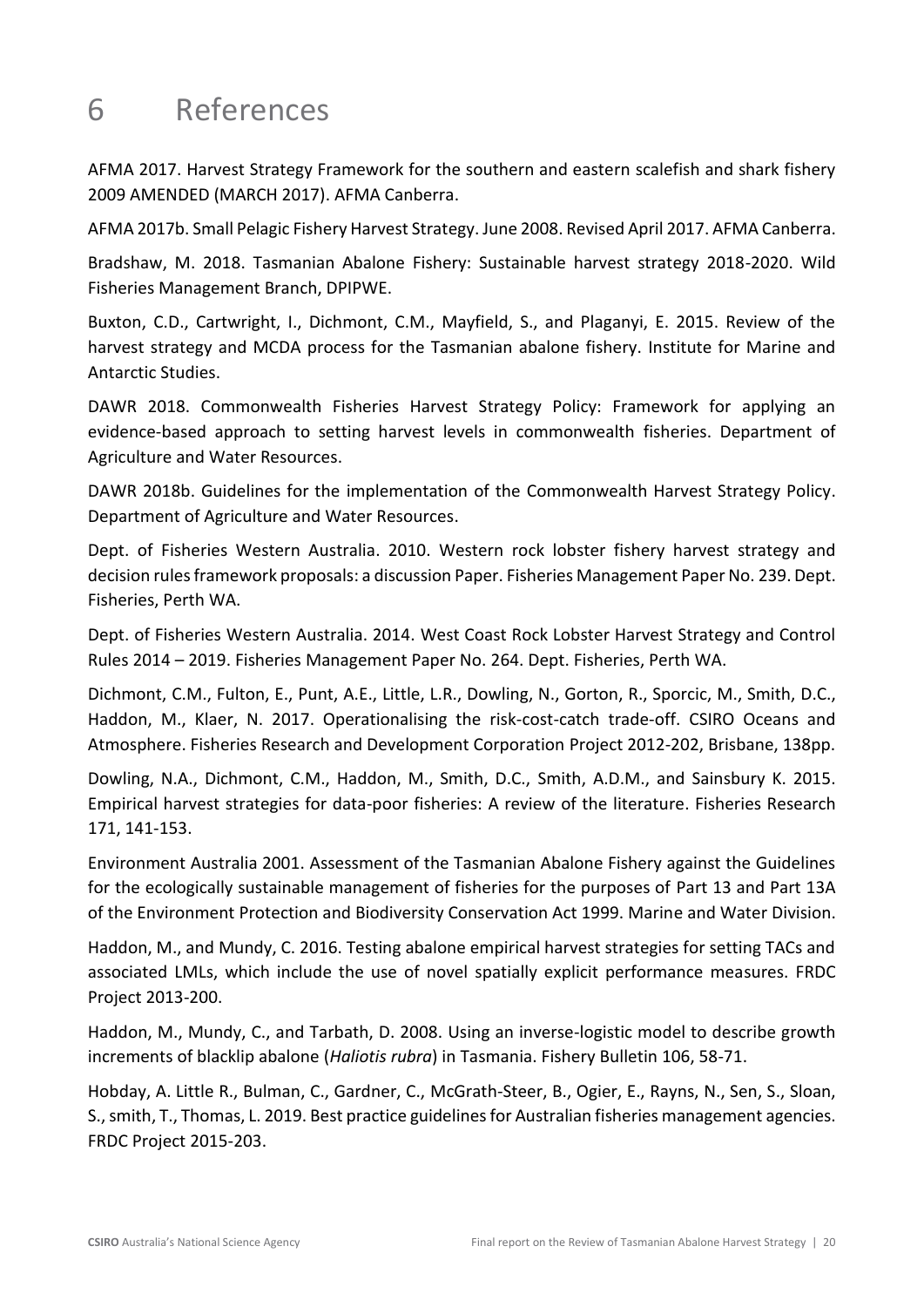Jones, H., Pyke, S. and Mundy, C. 2020. Review of size at maturity and legal minimum length in Tasmanian Blacklip abalone fisheries. Institute of Marine and Antarctic Studies Report. University of Tasmania, Hobart

Knuckey, I. 2015. Review of the Tasmanian Abalone Fishery Assessment Process. Fishwell Consulting.

Little, L.R., Wayte, S.E., Tuck, G.N., Smith, A.D.M. Klaer, N., Haddon, M. Punt, A.E., Thomson, R., Day, J., and Fuller, M. 2011. Development and evaluation of a cpue-based harvest control rule for the southern and eastern scalefish and shark fishery of Australia. ICES Journal of Marine Science 68, 1699-1705.

Little, L.R., Punt, A.E., Dichmont, C.M., Dowling, N., Smith, D.C., Fulton, E.A., Sporcic, M., Gorton, R. 2015. Decision trade-offs for cost-constrained fisheries management. ICES Journal of Marine Science 73, 494-502.

Mayfield, S., Miller, K.J. and Mundy, C.N. 2014.Towards understanding greenlip abalone population structure. Final report for the Fisheries Research and Development Corporation. Prepared by the South Australian Research and Development Institute (Aquatic Sciences), Adelaide. FRDC Project No. 2010/013. 31pp

Mayfield, S. 2019. Review of the research program of the commercial abalone fishery in Tasmania.

Miller, K.J., Maynard, B.T., and Mundy C.N. 2008. Genetic diversity and gene flow in collapsed and healthy abalone fisheries. Molecular Ecology doi: 10.1111/j.1365-294X.2008.04019.x

Miller, K.J., Mundy C.N. and Mayfield, S. 2014. Molecular genetics to inform spatial management in benthic invertebrate fisheries: a case study using the Australian Greenlip Abalone. Molecular Ecology doi: 10.1111/mec.12914

Mundy, C. and McAllister, J. 2020. Tasmanian abalone fishery assessment 2019. Institute for Marine and Antarctic Studies, University of Tasmania, Hobart.

Prince, J.D., Sellers, T.L., Ford, W.B., and Talbot, S.R. 1987. Experimental evidence for limited dispersal of haliotid larvae (genus *Haliotis*; Mollusca: Gastropoda) J. Exp. Mar. Biol. Ecol. 106, 243- 263.

Sloane, S.R., Smith, A.D.M., Gardner, C., Crosthwaite, K., Triantafillos, L., Jefferies, B., and Kimber, N. 2014. National guidelines to develop fishery harvest strategies. FRDC Report – Project 2010/061. Primary Industries and Regions, South Australia, Adelaide.